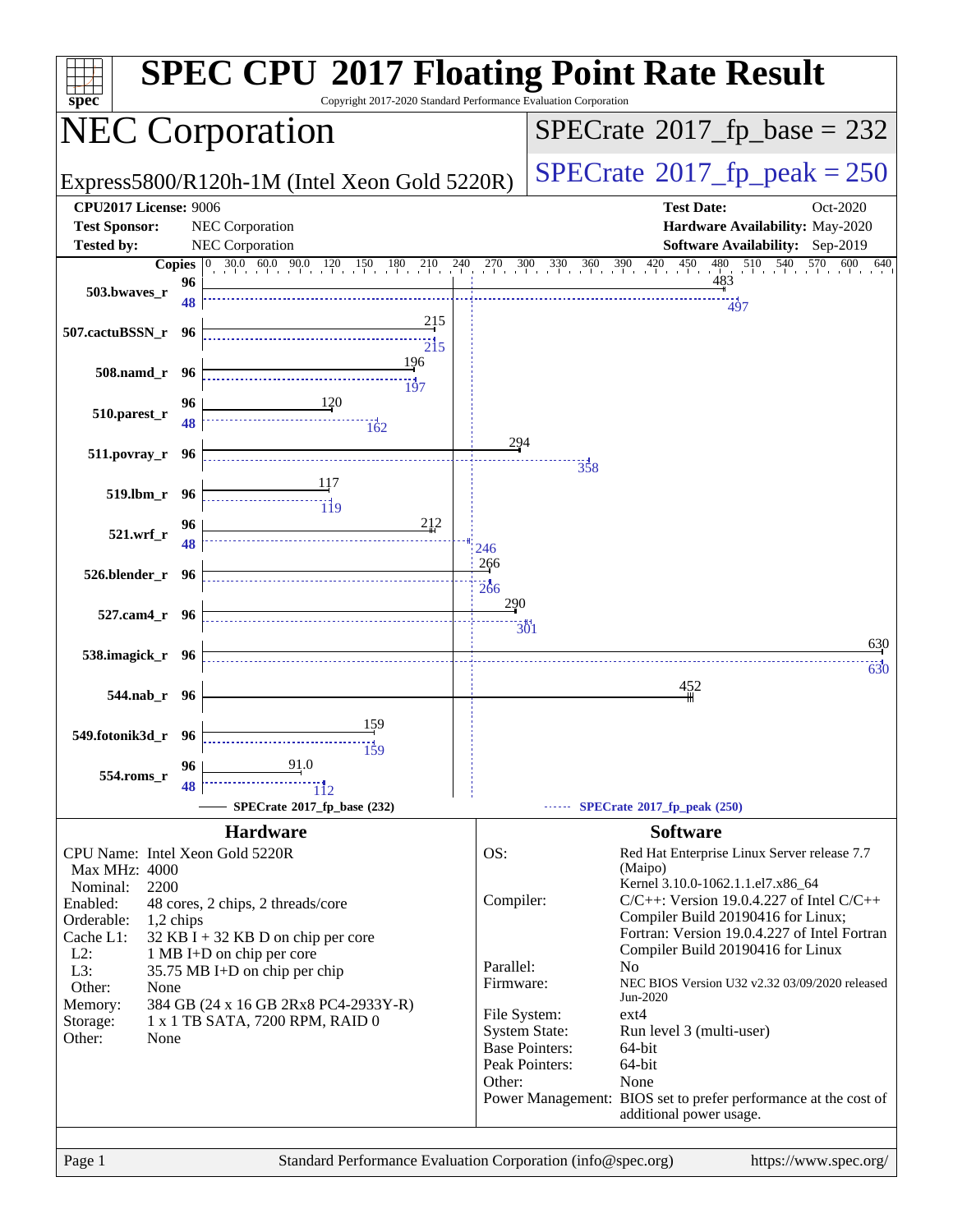

Copyright 2017-2020 Standard Performance Evaluation Corporation

# NEC Corporation

Express5800/R120h-1M (Intel Xeon Gold 5220R)  $\left|$  [SPECrate](http://www.spec.org/auto/cpu2017/Docs/result-fields.html#SPECrate2017fppeak)®[2017\\_fp\\_peak = 2](http://www.spec.org/auto/cpu2017/Docs/result-fields.html#SPECrate2017fppeak)50

 $SPECTate$ <sup>®</sup>[2017\\_fp\\_base =](http://www.spec.org/auto/cpu2017/Docs/result-fields.html#SPECrate2017fpbase) 232

**[CPU2017 License:](http://www.spec.org/auto/cpu2017/Docs/result-fields.html#CPU2017License)** 9006 **[Test Date:](http://www.spec.org/auto/cpu2017/Docs/result-fields.html#TestDate)** Oct-2020 **[Test Sponsor:](http://www.spec.org/auto/cpu2017/Docs/result-fields.html#TestSponsor)** NEC Corporation **[Hardware Availability:](http://www.spec.org/auto/cpu2017/Docs/result-fields.html#HardwareAvailability)** May-2020 **[Tested by:](http://www.spec.org/auto/cpu2017/Docs/result-fields.html#Testedby)** NEC Corporation **[Software Availability:](http://www.spec.org/auto/cpu2017/Docs/result-fields.html#SoftwareAvailability)** Sep-2019

#### **[Results Table](http://www.spec.org/auto/cpu2017/Docs/result-fields.html#ResultsTable)**

|                                  | <b>Base</b>   |                |            |                |       |                | <b>Peak</b> |               |                |              |                |              |                |              |
|----------------------------------|---------------|----------------|------------|----------------|-------|----------------|-------------|---------------|----------------|--------------|----------------|--------------|----------------|--------------|
| <b>Benchmark</b>                 | <b>Copies</b> | <b>Seconds</b> | Ratio      | <b>Seconds</b> | Ratio | <b>Seconds</b> | Ratio       | <b>Copies</b> | <b>Seconds</b> | <b>Ratio</b> | <b>Seconds</b> | <b>Ratio</b> | <b>Seconds</b> | <b>Ratio</b> |
| 503.bwayes_r                     | 96            | 1995           | 482        | 1987           | 485   | 1994           | 483         | 48            | 969            | 497          | 969            | 497          | 969            | 497          |
| 507.cactuBSSN r                  | 96            | 564            | 215        | 566            | 215   | 564            | 215         | 96            | 564            | 215          | 565            | 215          | 566            | 215          |
| $508$ .namd $r$                  | 96            | 465            | <u>196</u> | 466            | 196   | 465            | 196         | 96            | 463            | 197          | 463            | 197          | 462            | 198          |
| $510.parest_r$                   | 96            | 2090           | 120        | 2107           | 119   | 2101           | 120         | 48            | 775            | 162          | 776            | 162          | 777            | 162          |
| 511.povray_r                     | 96            | 763            | 294        | 761            | 294   | 765            | 293         | 96            | 626            | 358          | 627            | 358          | 627            | 358          |
| 519.lbm r                        | 96            | 865            | 117        | 865            | 117   | 865            | 117         | 96            | 849            | 119          | 849            | 119          | 851            | 119          |
| $521$ .wrf r                     | 96            | 999            | 215        | 1013           | 212   | 1021           | 211         | 48            | 437            | 246          | 437            | 246          | 435            | 247          |
| 526.blender r                    | 96            | 550            | 266        | 549            | 266   | 549            | 266         | 96            | 549            | <b>266</b>   | 548            | 267          | 550            | 266          |
| $527$ .cam $4$ r                 | 96            | 578            | 290        | 579            | 290   | 581            | 289         | 96            | 561            | 299          | 558            | 301          | 551            | 305          |
| 538.imagick_r                    | 96            | 379            | 630        | 379            | 630   | 379            | 630         | 96            | 379            | 630          | 379            | 630          | 379            | 630          |
| $544$ .nab r                     | 96            | 357            | 452        | 355            | 455   | 359            | 450         | 96            | 357            | 452          | 355            | 455          | 359            | 450          |
| 549.fotonik3d r                  | 96            | 2355           | 159        | 2353           | 159   | 2356           | 159         | 96            | 2353           | 159          | 2354           | 159          | 2352           | 159          |
| $554$ .roms r                    | 96            | 1675           | 91.0       | 1678           | 90.9  | 1672           | 91.2        | 48            | 679            | 112          | 681            | 112          | 675            | 113          |
| $SPECrate^{\circ}2017$ fp base = |               |                | 232        |                |       |                |             |               |                |              |                |              |                |              |

**[SPECrate](http://www.spec.org/auto/cpu2017/Docs/result-fields.html#SPECrate2017fppeak)[2017\\_fp\\_peak =](http://www.spec.org/auto/cpu2017/Docs/result-fields.html#SPECrate2017fppeak) 250**

Results appear in the [order in which they were run.](http://www.spec.org/auto/cpu2017/Docs/result-fields.html#RunOrder) Bold underlined text [indicates a median measurement.](http://www.spec.org/auto/cpu2017/Docs/result-fields.html#Median)

### **[Submit Notes](http://www.spec.org/auto/cpu2017/Docs/result-fields.html#SubmitNotes)**

 The numactl mechanism was used to bind copies to processors. The config file option 'submit' was used to generate numactl commands to bind each copy to a specific processor. For details, please see the config file.

### **[Operating System Notes](http://www.spec.org/auto/cpu2017/Docs/result-fields.html#OperatingSystemNotes)**

Stack size set to unlimited using "ulimit -s unlimited"

### **[Environment Variables Notes](http://www.spec.org/auto/cpu2017/Docs/result-fields.html#EnvironmentVariablesNotes)**

Environment variables set by runcpu before the start of the run: LD LIBRARY PATH = "/home/cpu2017/lib/intel64"

### **[General Notes](http://www.spec.org/auto/cpu2017/Docs/result-fields.html#GeneralNotes)**

 Binaries compiled on a system with 1x Intel Core i9-7900X CPU + 32GB RAM memory using Redhat Enterprise Linux 7.5 Transparent Huge Pages enabled by default Prior to runcpu invocation Filesystem page cache synced and cleared with: sync; echo 3 > /proc/sys/vm/drop caches

**(Continued on next page)**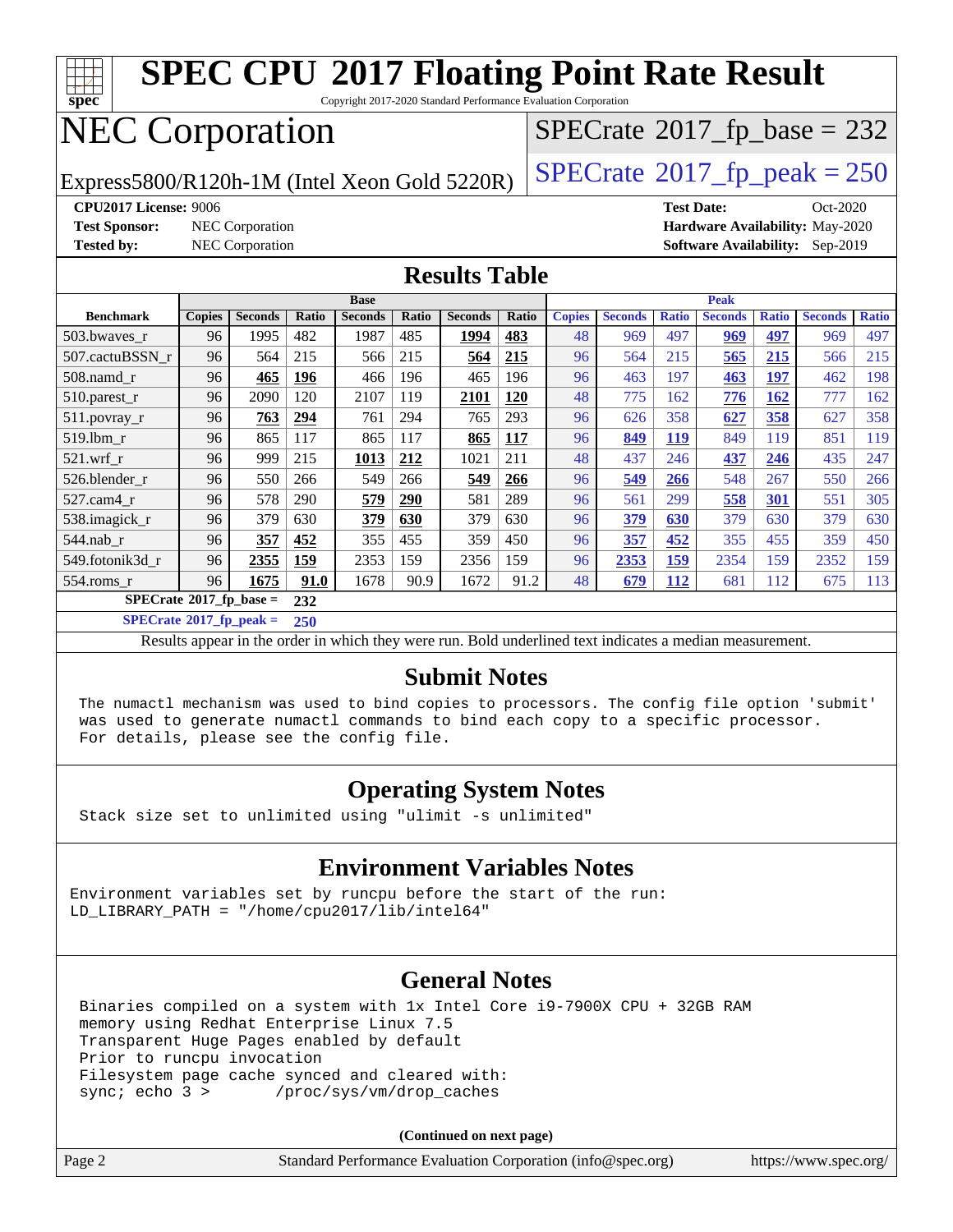

Copyright 2017-2020 Standard Performance Evaluation Corporation

# NEC Corporation

 $SPECTate$ <sup>®</sup>[2017\\_fp\\_base =](http://www.spec.org/auto/cpu2017/Docs/result-fields.html#SPECrate2017fpbase) 232

Express5800/R120h-1M (Intel Xeon Gold 5220R)  $\left|$  [SPECrate](http://www.spec.org/auto/cpu2017/Docs/result-fields.html#SPECrate2017fppeak)<sup>®</sup>[2017\\_fp\\_peak = 2](http://www.spec.org/auto/cpu2017/Docs/result-fields.html#SPECrate2017fppeak)50

**[Test Sponsor:](http://www.spec.org/auto/cpu2017/Docs/result-fields.html#TestSponsor)** NEC Corporation **[Hardware Availability:](http://www.spec.org/auto/cpu2017/Docs/result-fields.html#HardwareAvailability)** May-2020 **[Tested by:](http://www.spec.org/auto/cpu2017/Docs/result-fields.html#Testedby)** NEC Corporation **[Software Availability:](http://www.spec.org/auto/cpu2017/Docs/result-fields.html#SoftwareAvailability)** Sep-2019

**[CPU2017 License:](http://www.spec.org/auto/cpu2017/Docs/result-fields.html#CPU2017License)** 9006 **[Test Date:](http://www.spec.org/auto/cpu2017/Docs/result-fields.html#TestDate)** Oct-2020

#### **[General Notes \(Continued\)](http://www.spec.org/auto/cpu2017/Docs/result-fields.html#GeneralNotes)**

 runcpu command invoked through numactl i.e.: numactl --interleave=all runcpu <etc> NA: The test sponsor attests, as of date of publication, that CVE-2017-5754 (Meltdown) is mitigated in the system as tested and documented. Yes: The test sponsor attests, as of date of publication, that CVE-2017-5753 (Spectre variant 1) is mitigated in the system as tested and documented. Yes: The test sponsor attests, as of date of publication, that CVE-2017-5715 (Spectre variant 2) is mitigated in the system as tested and documented. **[Platform Notes](http://www.spec.org/auto/cpu2017/Docs/result-fields.html#PlatformNotes)** BIOS Settings: Thermal Configuration: Maximum Cooling Workload Profile: General Throughput Compute Memory Patrol Scrubbing: Disabled LLC Dead Line Allocation: Disabled LLC Prefetch: Enabled Enhanced Processor Performance: Enabled Sysinfo program /home/cpu2017/bin/sysinfo Rev: r6365 of 2019-08-21 295195f888a3d7edb1e6e46a485a0011 running on r120h1m Fri Oct 16 18:44:06 2020 SUT (System Under Test) info as seen by some common utilities. For more information on this section, see <https://www.spec.org/cpu2017/Docs/config.html#sysinfo> From /proc/cpuinfo model name : Intel(R) Xeon(R) Gold 5220R CPU @ 2.20GHz 2 "physical id"s (chips) 96 "processors" cores, siblings (Caution: counting these is hw and system dependent. The following excerpts from /proc/cpuinfo might not be reliable. Use with caution.) cpu cores : 24 siblings : 48 physical 0: cores 0 1 2 3 9 10 11 12 13 16 17 18 19 20 21 24 25 26 27 28 29 physical 1: cores 0 1 2 3 9 10 11 12 13 16 17 18 19 20 21 24 25 26 27 28 29 From lscpu: Architecture: x86\_64 CPU op-mode(s): 32-bit, 64-bit Byte Order: Little Endian CPU(s): 96 On-line CPU(s) list: 0-95 **(Continued on next page)**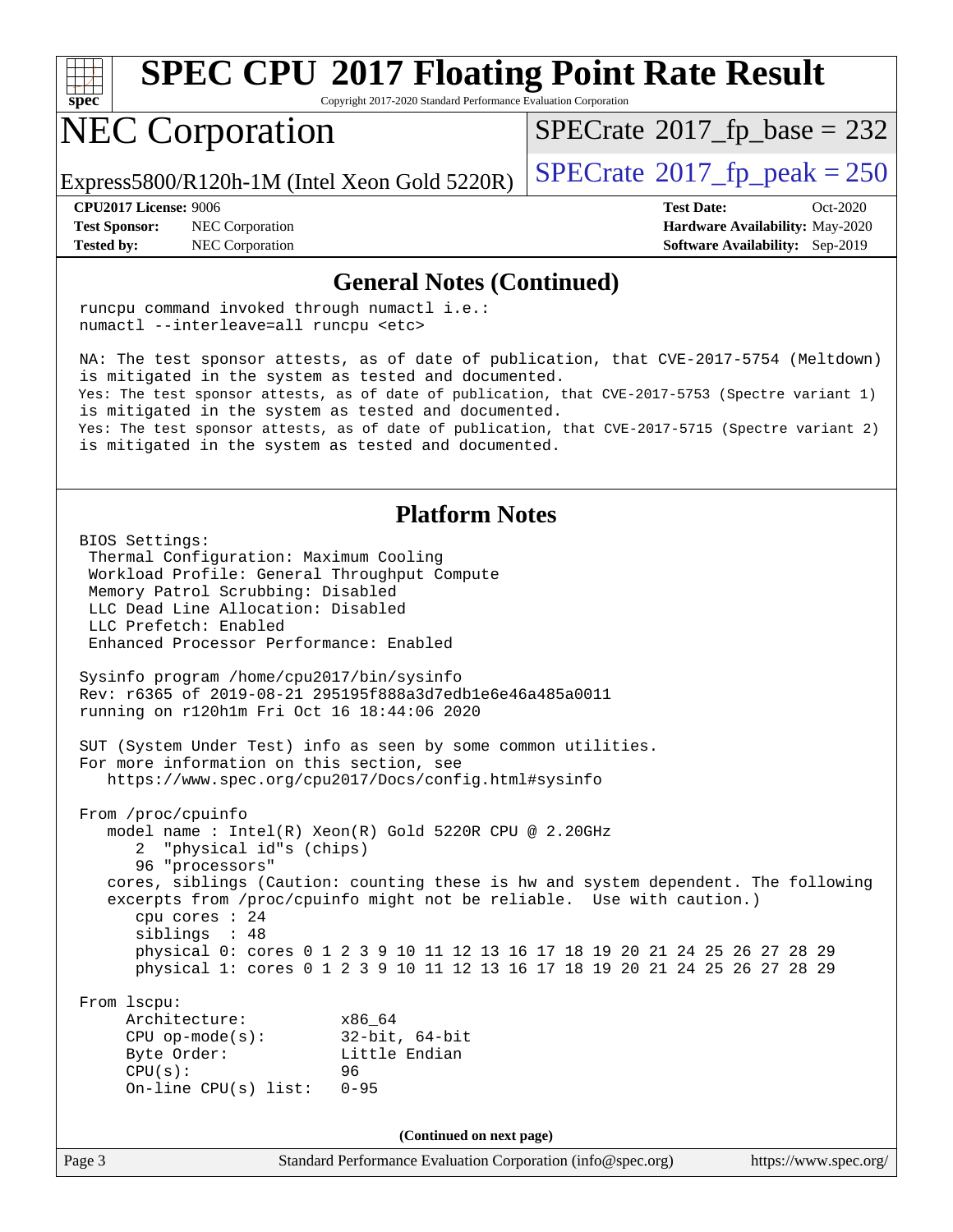

Copyright 2017-2020 Standard Performance Evaluation Corporation

# NEC Corporation

 $SPECTate$ <sup>®</sup>[2017\\_fp\\_base =](http://www.spec.org/auto/cpu2017/Docs/result-fields.html#SPECrate2017fpbase) 232

Express5800/R120h-1M (Intel Xeon Gold 5220R)  $\left|$  [SPECrate](http://www.spec.org/auto/cpu2017/Docs/result-fields.html#SPECrate2017fppeak)®[2017\\_fp\\_peak = 2](http://www.spec.org/auto/cpu2017/Docs/result-fields.html#SPECrate2017fppeak)50

**[Test Sponsor:](http://www.spec.org/auto/cpu2017/Docs/result-fields.html#TestSponsor)** NEC Corporation **[Hardware Availability:](http://www.spec.org/auto/cpu2017/Docs/result-fields.html#HardwareAvailability)** May-2020 **[Tested by:](http://www.spec.org/auto/cpu2017/Docs/result-fields.html#Testedby)** NEC Corporation **[Software Availability:](http://www.spec.org/auto/cpu2017/Docs/result-fields.html#SoftwareAvailability)** Sep-2019

**[CPU2017 License:](http://www.spec.org/auto/cpu2017/Docs/result-fields.html#CPU2017License)** 9006 **[Test Date:](http://www.spec.org/auto/cpu2017/Docs/result-fields.html#TestDate)** Oct-2020

#### **[Platform Notes \(Continued\)](http://www.spec.org/auto/cpu2017/Docs/result-fields.html#PlatformNotes)**

| Thread(s) per core:         | 2                                                                                    |
|-----------------------------|--------------------------------------------------------------------------------------|
| $Core(s)$ per socket:       | 24                                                                                   |
| Socket(s):                  | 2                                                                                    |
| NUMA $node(s):$             | $\overline{4}$                                                                       |
| Vendor ID:                  | GenuineIntel                                                                         |
| CPU family:                 | 6                                                                                    |
| Model:                      | 85                                                                                   |
| Model name:                 | $Intel(R)$ Xeon $(R)$ Gold 5220R CPU @ 2.20GHz                                       |
| Stepping:                   | 7                                                                                    |
| CPU MHz:                    | 2200.000                                                                             |
| BogoMIPS:                   | 4400.00                                                                              |
| Virtualization:             | $VT - x$                                                                             |
| L1d cache:                  | 32K                                                                                  |
| Lli cache:                  | 32K                                                                                  |
| $L2$ cache:                 | 1024K                                                                                |
| $L3$ cache:                 | 36608K                                                                               |
| NUMA $node0$ $CPU(s)$ :     | $0 - 11, 48 - 59$                                                                    |
| NUMA $node1$ $CPU(s):$      | $12 - 23,60 - 71$                                                                    |
| NUMA $node2$ $CPU(s):$      | $24 - 35, 72 - 83$                                                                   |
| NUMA node3 CPU(s):          | $36 - 47, 84 - 95$                                                                   |
| Flaqs:                      | fpu vme de pse tsc msr pae mce cx8 apic sep mtrr pge mca cmov                        |
|                             | pat pse36 clflush dts acpi mmx fxsr sse sse2 ss ht tm pbe syscall nx pdpelgb rdtscp  |
|                             | lm constant_tsc art arch_perfmon pebs bts rep_good nopl xtopology nonstop_tsc        |
|                             | aperfmperf eagerfpu pni pclmulqdq dtes64 monitor ds_cpl vmx smx est tm2 ssse3 sdbg   |
|                             | fma cx16 xtpr pdcm pcid dca sse4_1 sse4_2 x2apic movbe popcnt tsc_deadline_timer aes |
|                             | xsave avx f16c rdrand lahf_lm abm 3dnowprefetch epb cat_13 cdp_13 invpcid_single     |
|                             | intel_ppin intel_pt ssbd mba ibrs ibpb stibp ibrs_enhanced tpr_shadow vnmi           |
|                             | flexpriority ept vpid fsgsbase tsc_adjust bmil hle avx2 smep bmi2 erms invpcid rtm   |
|                             | cqm mpx rdt_a avx512f avx512dq rdseed adx smap clflushopt clwb avx512cd avx512bw     |
|                             | avx512vl xsaveopt xsavec xgetbvl cqm_llc cqm_occup_llc cqm_mbm_total cqm_mbm_local   |
|                             | dtherm ida arat pln pts pku ospke avx512_vnni md_clear spec_ctrl intel_stibp         |
| flush_l1d arch_capabilities |                                                                                      |
|                             |                                                                                      |
| /proc/cpuinfo cache data    |                                                                                      |
| cache size $: 36608$ KB     |                                                                                      |
|                             |                                                                                      |
|                             | From numactl --hardware WARNING: a numactl 'node' might or might not correspond to a |
| physical chip.              |                                                                                      |
| $available: 4 nodes (0-3)$  |                                                                                      |
|                             | node 0 cpus: 0 1 2 3 4 5 6 7 8 9 10 11 48 49 50 51 52 53 54 55 56 57 58 59           |
| node 0 size: 97960 MB       |                                                                                      |
| node 0 free: 95505 MB       |                                                                                      |
|                             | node 1 cpus: 12 13 14 15 16 17 18 19 20 21 22 23 60 61 62 63 64 65 66 67 68 69 70 71 |
| node 1 size: 98304 MB       |                                                                                      |
| node 1 free: 95969 MB       |                                                                                      |
|                             | node 2 cpus: 24 25 26 27 28 29 30 31 32 33 34 35 72 73 74 75 76 77 78 79 80 81 82 83 |
|                             |                                                                                      |

**(Continued on next page)**

node 2 size: 98304 MB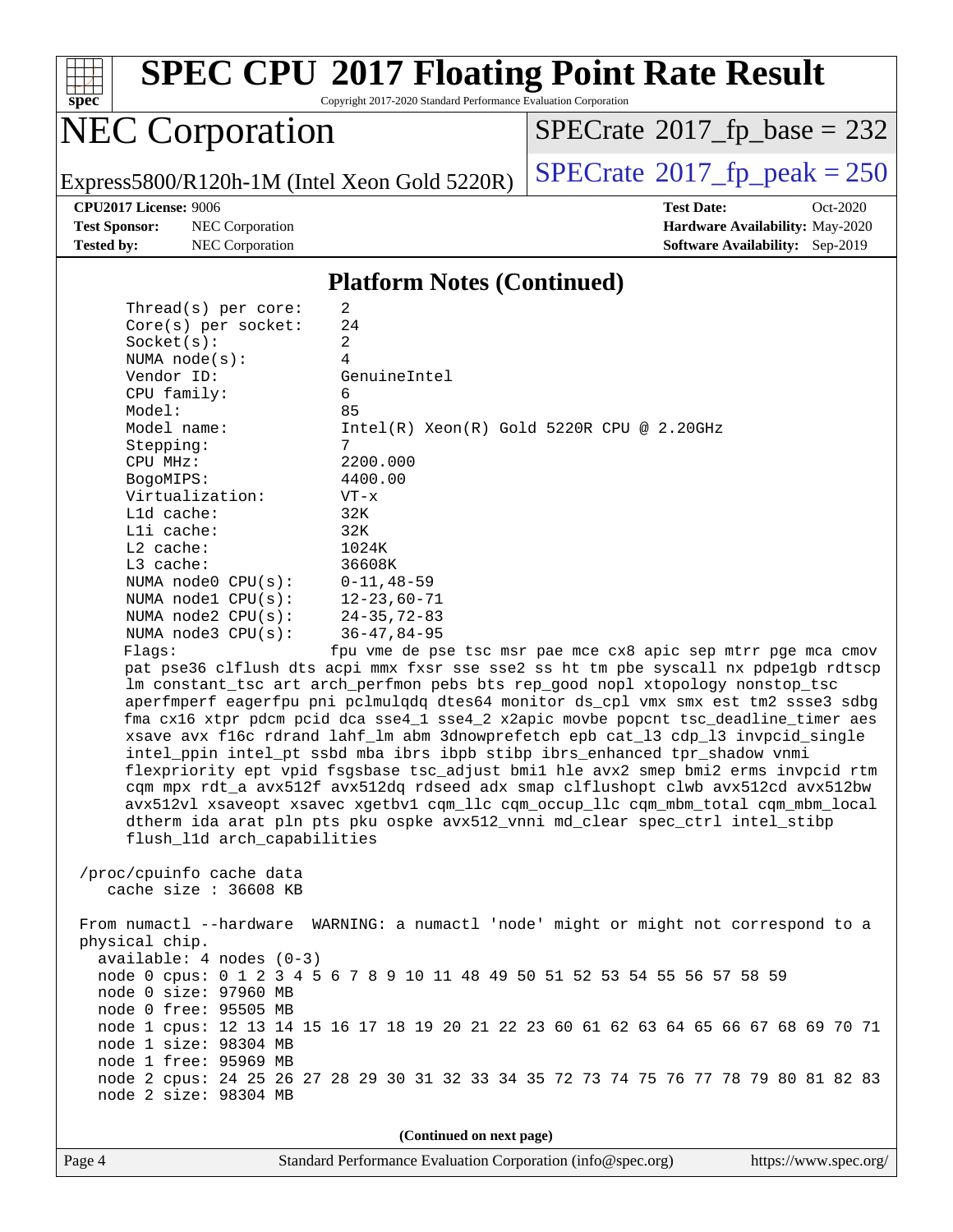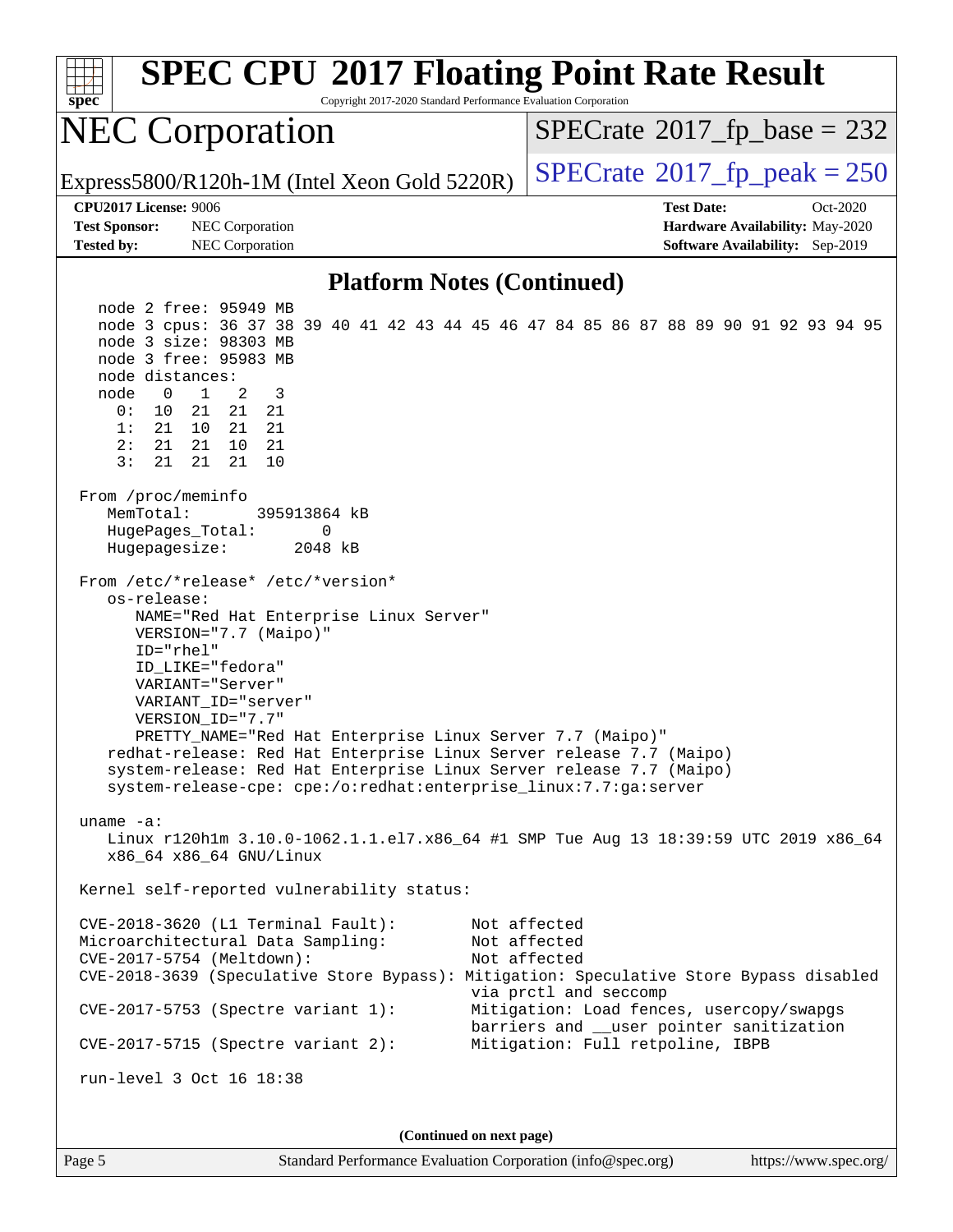| <b>SPEC CPU®2017 Floating Point Rate Result</b><br>spec<br>Copyright 2017-2020 Standard Performance Evaluation Corporation                                                                                                                                                                                                                                                                        |                                                                                                            |  |  |  |  |  |
|---------------------------------------------------------------------------------------------------------------------------------------------------------------------------------------------------------------------------------------------------------------------------------------------------------------------------------------------------------------------------------------------------|------------------------------------------------------------------------------------------------------------|--|--|--|--|--|
| <b>NEC Corporation</b>                                                                                                                                                                                                                                                                                                                                                                            | $SPECrate^{\circ}2017$ fp base = 232                                                                       |  |  |  |  |  |
| Express5800/R120h-1M (Intel Xeon Gold 5220R)                                                                                                                                                                                                                                                                                                                                                      | $SPECTate^{\circ}2017$ _fp_peak = 250                                                                      |  |  |  |  |  |
| CPU2017 License: 9006<br><b>Test Sponsor:</b><br>NEC Corporation<br><b>Tested by:</b><br>NEC Corporation                                                                                                                                                                                                                                                                                          | <b>Test Date:</b><br>Oct-2020<br>Hardware Availability: May-2020<br><b>Software Availability:</b> Sep-2019 |  |  |  |  |  |
| <b>Platform Notes (Continued)</b>                                                                                                                                                                                                                                                                                                                                                                 |                                                                                                            |  |  |  |  |  |
| SPEC is set to: /home/cpu2017<br>Filesystem<br>Type Size Used Avail Use% Mounted on<br>/dev/sda3<br>908G<br>183G<br>680G 22% /<br>ext4                                                                                                                                                                                                                                                            |                                                                                                            |  |  |  |  |  |
| From /sys/devices/virtual/dmi/id<br>BIOS:<br>NEC U32 03/09/2020<br>Vendor:<br>NEC<br>Product: Express5800/R120h-1M<br>Serial: JPN0084094                                                                                                                                                                                                                                                          |                                                                                                            |  |  |  |  |  |
| Additional information from dmidecode follows. WARNING: Use caution when you interpret<br>this section. The 'dmidecode' program reads system data which is "intended to allow<br>hardware to be accurately determined", but the intent may not be met, as there are<br>frequent changes to hardware, firmware, and the "DMTF SMBIOS" standard.<br>Memory:<br>24x HPE P03050-091 16 GB 2 rank 2933 |                                                                                                            |  |  |  |  |  |
| (End of data from sysinfo program)                                                                                                                                                                                                                                                                                                                                                                |                                                                                                            |  |  |  |  |  |
| <b>Compiler Version Notes</b>                                                                                                                                                                                                                                                                                                                                                                     |                                                                                                            |  |  |  |  |  |
| 519.1bm_r(base, peak) 538.imagick_r(base, peak)<br>C<br>544.nab_r(base, peak)                                                                                                                                                                                                                                                                                                                     | =======================                                                                                    |  |  |  |  |  |
| Intel(R) C Intel(R) 64 Compiler for applications running on Intel(R) 64,<br>Version 19.0.4.227 Build 20190416<br>Copyright (C) 1985-2019 Intel Corporation. All rights reserved.                                                                                                                                                                                                                  |                                                                                                            |  |  |  |  |  |
| 508.namd_r(base, peak) 510.parest_r(base, peak)<br>$C++$                                                                                                                                                                                                                                                                                                                                          |                                                                                                            |  |  |  |  |  |
| Intel(R) $C++$ Intel(R) 64 Compiler for applications running on Intel(R) 64,<br>Version 19.0.4.227 Build 20190416<br>Copyright (C) 1985-2019 Intel Corporation. All rights reserved.                                                                                                                                                                                                              |                                                                                                            |  |  |  |  |  |
| $C++$ , C $\qquad$   511.povray_r(base, peak) 526.blender_r(base, peak)                                                                                                                                                                                                                                                                                                                           |                                                                                                            |  |  |  |  |  |
| Intel(R) $C++$ Intel(R) 64 Compiler for applications running on Intel(R) 64,<br>Version 19.0.4.227 Build 20190416<br>Copyright (C) 1985-2019 Intel Corporation. All rights reserved.<br>Intel(R) C Intel(R) 64 Compiler for applications running on Intel(R) 64,<br>Version 19.0.4.227 Build 20190416                                                                                             |                                                                                                            |  |  |  |  |  |
| (Continued on next page)                                                                                                                                                                                                                                                                                                                                                                          |                                                                                                            |  |  |  |  |  |
| Standard Performance Evaluation Corporation (info@spec.org)<br>Page 6                                                                                                                                                                                                                                                                                                                             | https://www.spec.org/                                                                                      |  |  |  |  |  |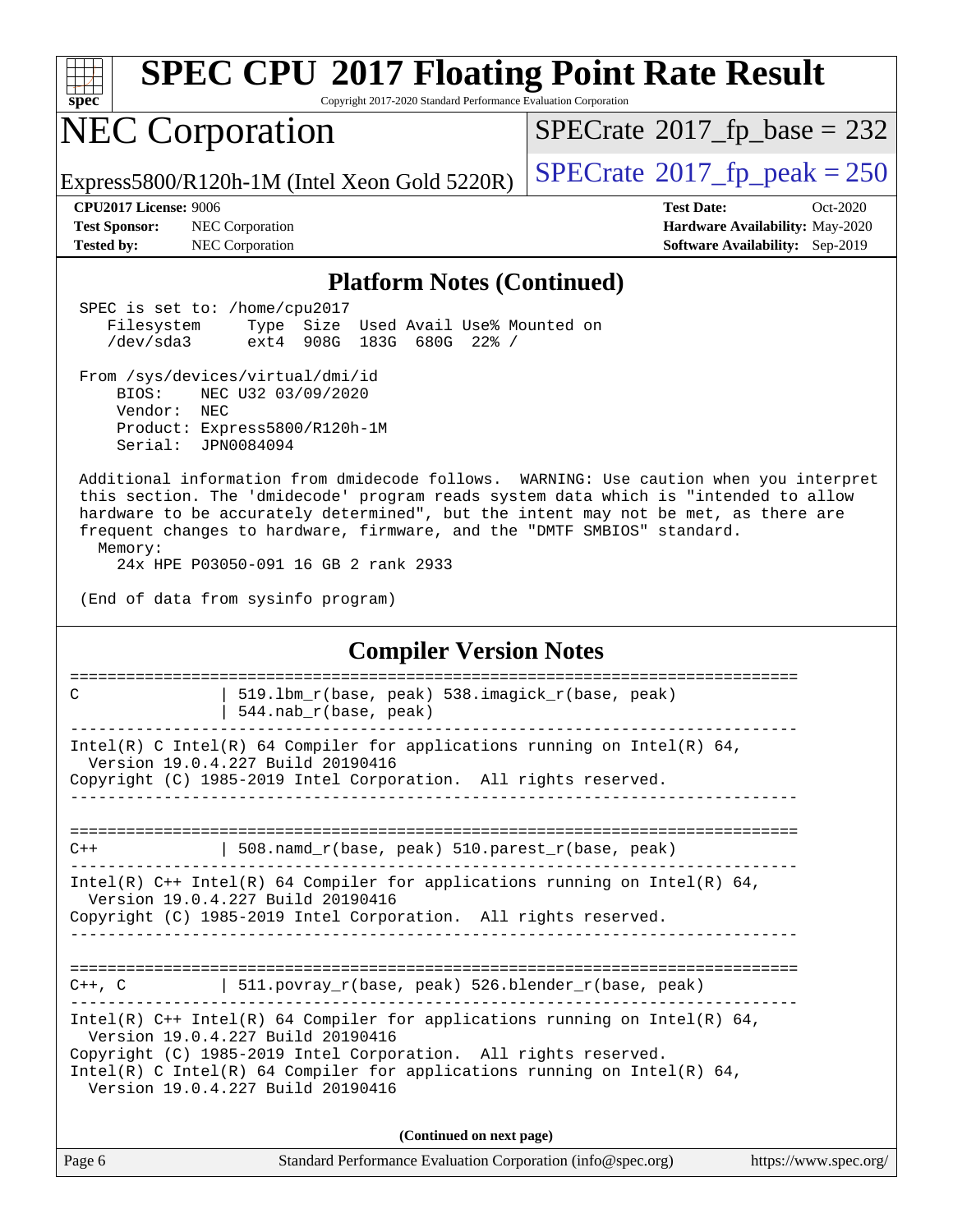| SI<br>pe<br>Ľ |  |  |  |  |  |
|---------------|--|--|--|--|--|

Copyright 2017-2020 Standard Performance Evaluation Corporation

# NEC Corporation

 $SPECrate$ <sup>®</sup>[2017\\_fp\\_base =](http://www.spec.org/auto/cpu2017/Docs/result-fields.html#SPECrate2017fpbase) 232

Express5800/R120h-1M (Intel Xeon Gold 5220R)  $\left|$  [SPECrate](http://www.spec.org/auto/cpu2017/Docs/result-fields.html#SPECrate2017fppeak)<sup>®</sup>[2017\\_fp\\_peak = 2](http://www.spec.org/auto/cpu2017/Docs/result-fields.html#SPECrate2017fppeak)50

**[CPU2017 License:](http://www.spec.org/auto/cpu2017/Docs/result-fields.html#CPU2017License)** 9006 **[Test Date:](http://www.spec.org/auto/cpu2017/Docs/result-fields.html#TestDate)** Oct-2020 **[Test Sponsor:](http://www.spec.org/auto/cpu2017/Docs/result-fields.html#TestSponsor)** NEC Corporation **[Hardware Availability:](http://www.spec.org/auto/cpu2017/Docs/result-fields.html#HardwareAvailability)** May-2020 **[Tested by:](http://www.spec.org/auto/cpu2017/Docs/result-fields.html#Testedby)** NEC Corporation **[Software Availability:](http://www.spec.org/auto/cpu2017/Docs/result-fields.html#SoftwareAvailability)** Sep-2019

### **[Compiler Version Notes \(Continued\)](http://www.spec.org/auto/cpu2017/Docs/result-fields.html#CompilerVersionNotes)**

| Copyright (C) 1985-2019 Intel Corporation. All rights reserved.                                                                                                                          |  |  |  |  |  |
|------------------------------------------------------------------------------------------------------------------------------------------------------------------------------------------|--|--|--|--|--|
|                                                                                                                                                                                          |  |  |  |  |  |
| $C_{++}$ , C, Fortran   507. cactuBSSN r(base, peak)                                                                                                                                     |  |  |  |  |  |
| Intel(R) $C++$ Intel(R) 64 Compiler for applications running on Intel(R) 64,<br>Version 19.0.4.227 Build 20190416                                                                        |  |  |  |  |  |
| Copyright (C) 1985-2019 Intel Corporation. All rights reserved.<br>Intel(R) C Intel(R) 64 Compiler for applications running on Intel(R) 64,<br>Version 19.0.4.227 Build 20190416         |  |  |  |  |  |
| Copyright (C) 1985-2019 Intel Corporation. All rights reserved.<br>$Intel(R)$ Fortran Intel(R) 64 Compiler for applications running on Intel(R)<br>64, Version 19.0.4.227 Build 20190416 |  |  |  |  |  |
| Copyright (C) 1985-2019 Intel Corporation. All rights reserved.                                                                                                                          |  |  |  |  |  |
| =================================<br>503.bwaves_r(base, peak) 549.fotonik3d_r(base, peak)<br>Fortran<br>554.roms_r(base, peak)                                                           |  |  |  |  |  |
| $Intel(R)$ Fortran Intel(R) 64 Compiler for applications running on Intel(R)<br>64, Version 19.0.4.227 Build 20190416<br>Copyright (C) 1985-2019 Intel Corporation. All rights reserved. |  |  |  |  |  |
|                                                                                                                                                                                          |  |  |  |  |  |
| Fortran, C $\qquad$ 521.wrf_r(base, peak) 527.cam4_r(base, peak)                                                                                                                         |  |  |  |  |  |
| $Intel(R)$ Fortran Intel(R) 64 Compiler for applications running on Intel(R)<br>64, Version 19.0.4.227 Build 20190416<br>Copyright (C) 1985-2019 Intel Corporation. All rights reserved. |  |  |  |  |  |
| Intel(R) C Intel(R) 64 Compiler for applications running on Intel(R) 64,<br>Version 19.0.4.227 Build 20190416                                                                            |  |  |  |  |  |
| Copyright (C) 1985-2019 Intel Corporation. All rights reserved.                                                                                                                          |  |  |  |  |  |

## **[Base Compiler Invocation](http://www.spec.org/auto/cpu2017/Docs/result-fields.html#BaseCompilerInvocation)**

[C benchmarks](http://www.spec.org/auto/cpu2017/Docs/result-fields.html#Cbenchmarks): [icc -m64 -std=c11](http://www.spec.org/cpu2017/results/res2020q4/cpu2017-20201026-24262.flags.html#user_CCbase_intel_icc_64bit_c11_33ee0cdaae7deeeab2a9725423ba97205ce30f63b9926c2519791662299b76a0318f32ddfffdc46587804de3178b4f9328c46fa7c2b0cd779d7a61945c91cd35)

[C++ benchmarks:](http://www.spec.org/auto/cpu2017/Docs/result-fields.html#CXXbenchmarks) [icpc -m64](http://www.spec.org/cpu2017/results/res2020q4/cpu2017-20201026-24262.flags.html#user_CXXbase_intel_icpc_64bit_4ecb2543ae3f1412ef961e0650ca070fec7b7afdcd6ed48761b84423119d1bf6bdf5cad15b44d48e7256388bc77273b966e5eb805aefd121eb22e9299b2ec9d9)

**(Continued on next page)**

Page 7 Standard Performance Evaluation Corporation [\(info@spec.org\)](mailto:info@spec.org) <https://www.spec.org/>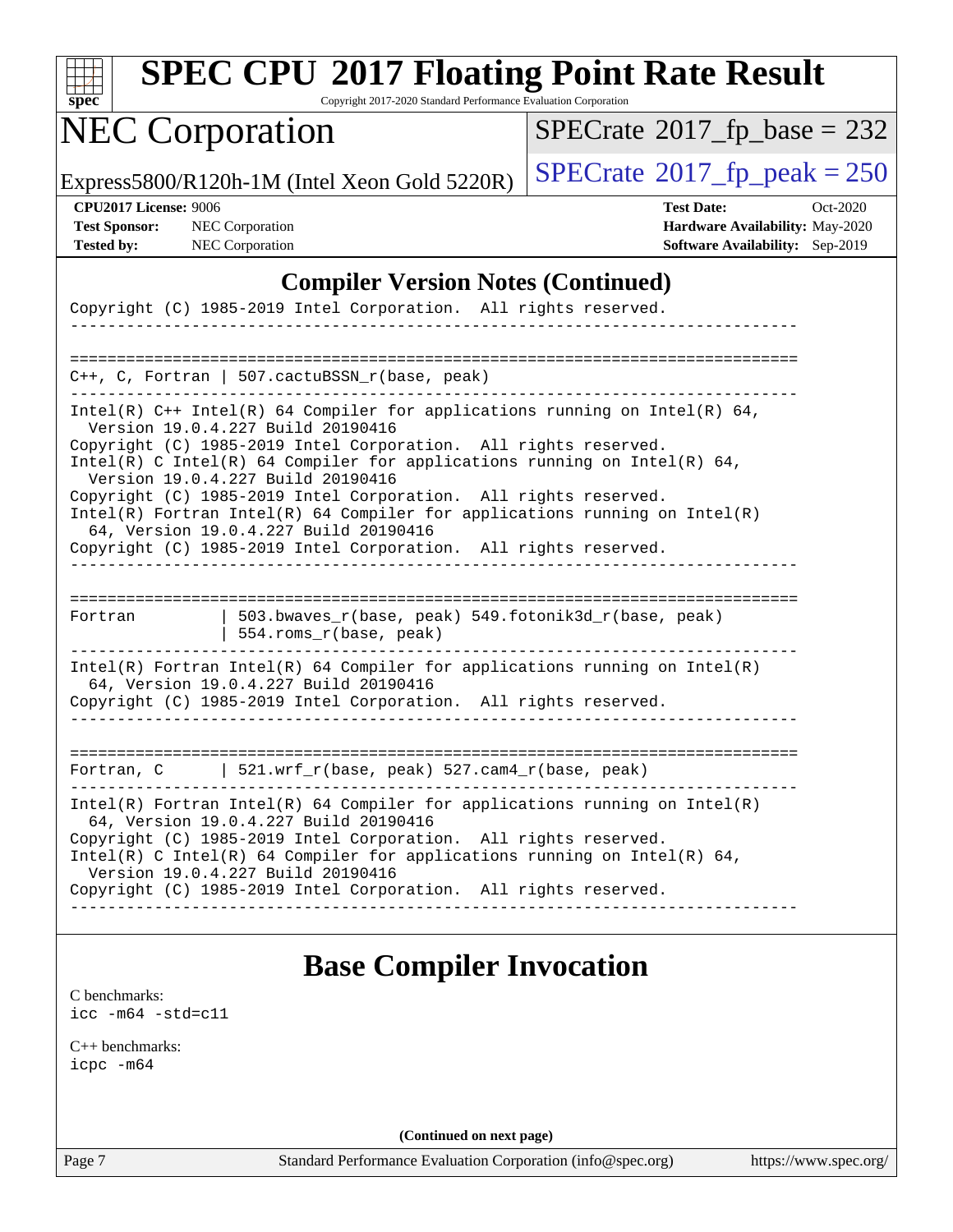

Copyright 2017-2020 Standard Performance Evaluation Corporation

# NEC Corporation

 $SPECTate$ <sup>®</sup>[2017\\_fp\\_base =](http://www.spec.org/auto/cpu2017/Docs/result-fields.html#SPECrate2017fpbase) 232

Express5800/R120h-1M (Intel Xeon Gold 5220R)  $\vert$  [SPECrate](http://www.spec.org/auto/cpu2017/Docs/result-fields.html#SPECrate2017fppeak)®[2017\\_fp\\_peak = 2](http://www.spec.org/auto/cpu2017/Docs/result-fields.html#SPECrate2017fppeak)50

**[Test Sponsor:](http://www.spec.org/auto/cpu2017/Docs/result-fields.html#TestSponsor)** NEC Corporation **[Hardware Availability:](http://www.spec.org/auto/cpu2017/Docs/result-fields.html#HardwareAvailability)** May-2020 **[Tested by:](http://www.spec.org/auto/cpu2017/Docs/result-fields.html#Testedby)** NEC Corporation **[Software Availability:](http://www.spec.org/auto/cpu2017/Docs/result-fields.html#SoftwareAvailability)** Sep-2019

**[CPU2017 License:](http://www.spec.org/auto/cpu2017/Docs/result-fields.html#CPU2017License)** 9006 **[Test Date:](http://www.spec.org/auto/cpu2017/Docs/result-fields.html#TestDate)** Oct-2020

# **[Base Compiler Invocation \(Continued\)](http://www.spec.org/auto/cpu2017/Docs/result-fields.html#BaseCompilerInvocation)**

[Fortran benchmarks](http://www.spec.org/auto/cpu2017/Docs/result-fields.html#Fortranbenchmarks): [ifort -m64](http://www.spec.org/cpu2017/results/res2020q4/cpu2017-20201026-24262.flags.html#user_FCbase_intel_ifort_64bit_24f2bb282fbaeffd6157abe4f878425411749daecae9a33200eee2bee2fe76f3b89351d69a8130dd5949958ce389cf37ff59a95e7a40d588e8d3a57e0c3fd751)

[Benchmarks using both Fortran and C](http://www.spec.org/auto/cpu2017/Docs/result-fields.html#BenchmarksusingbothFortranandC): [ifort -m64](http://www.spec.org/cpu2017/results/res2020q4/cpu2017-20201026-24262.flags.html#user_CC_FCbase_intel_ifort_64bit_24f2bb282fbaeffd6157abe4f878425411749daecae9a33200eee2bee2fe76f3b89351d69a8130dd5949958ce389cf37ff59a95e7a40d588e8d3a57e0c3fd751) [icc -m64 -std=c11](http://www.spec.org/cpu2017/results/res2020q4/cpu2017-20201026-24262.flags.html#user_CC_FCbase_intel_icc_64bit_c11_33ee0cdaae7deeeab2a9725423ba97205ce30f63b9926c2519791662299b76a0318f32ddfffdc46587804de3178b4f9328c46fa7c2b0cd779d7a61945c91cd35)

[Benchmarks using both C and C++](http://www.spec.org/auto/cpu2017/Docs/result-fields.html#BenchmarksusingbothCandCXX): [icpc -m64](http://www.spec.org/cpu2017/results/res2020q4/cpu2017-20201026-24262.flags.html#user_CC_CXXbase_intel_icpc_64bit_4ecb2543ae3f1412ef961e0650ca070fec7b7afdcd6ed48761b84423119d1bf6bdf5cad15b44d48e7256388bc77273b966e5eb805aefd121eb22e9299b2ec9d9) [icc -m64 -std=c11](http://www.spec.org/cpu2017/results/res2020q4/cpu2017-20201026-24262.flags.html#user_CC_CXXbase_intel_icc_64bit_c11_33ee0cdaae7deeeab2a9725423ba97205ce30f63b9926c2519791662299b76a0318f32ddfffdc46587804de3178b4f9328c46fa7c2b0cd779d7a61945c91cd35)

[Benchmarks using Fortran, C, and C++:](http://www.spec.org/auto/cpu2017/Docs/result-fields.html#BenchmarksusingFortranCandCXX) [icpc -m64](http://www.spec.org/cpu2017/results/res2020q4/cpu2017-20201026-24262.flags.html#user_CC_CXX_FCbase_intel_icpc_64bit_4ecb2543ae3f1412ef961e0650ca070fec7b7afdcd6ed48761b84423119d1bf6bdf5cad15b44d48e7256388bc77273b966e5eb805aefd121eb22e9299b2ec9d9) [icc -m64 -std=c11](http://www.spec.org/cpu2017/results/res2020q4/cpu2017-20201026-24262.flags.html#user_CC_CXX_FCbase_intel_icc_64bit_c11_33ee0cdaae7deeeab2a9725423ba97205ce30f63b9926c2519791662299b76a0318f32ddfffdc46587804de3178b4f9328c46fa7c2b0cd779d7a61945c91cd35) [ifort -m64](http://www.spec.org/cpu2017/results/res2020q4/cpu2017-20201026-24262.flags.html#user_CC_CXX_FCbase_intel_ifort_64bit_24f2bb282fbaeffd6157abe4f878425411749daecae9a33200eee2bee2fe76f3b89351d69a8130dd5949958ce389cf37ff59a95e7a40d588e8d3a57e0c3fd751)

## **[Base Portability Flags](http://www.spec.org/auto/cpu2017/Docs/result-fields.html#BasePortabilityFlags)**

 503.bwaves\_r: [-DSPEC\\_LP64](http://www.spec.org/cpu2017/results/res2020q4/cpu2017-20201026-24262.flags.html#suite_basePORTABILITY503_bwaves_r_DSPEC_LP64) 507.cactuBSSN\_r: [-DSPEC\\_LP64](http://www.spec.org/cpu2017/results/res2020q4/cpu2017-20201026-24262.flags.html#suite_basePORTABILITY507_cactuBSSN_r_DSPEC_LP64) 508.namd\_r: [-DSPEC\\_LP64](http://www.spec.org/cpu2017/results/res2020q4/cpu2017-20201026-24262.flags.html#suite_basePORTABILITY508_namd_r_DSPEC_LP64) 510.parest\_r: [-DSPEC\\_LP64](http://www.spec.org/cpu2017/results/res2020q4/cpu2017-20201026-24262.flags.html#suite_basePORTABILITY510_parest_r_DSPEC_LP64) 511.povray\_r: [-DSPEC\\_LP64](http://www.spec.org/cpu2017/results/res2020q4/cpu2017-20201026-24262.flags.html#suite_basePORTABILITY511_povray_r_DSPEC_LP64) 519.lbm\_r: [-DSPEC\\_LP64](http://www.spec.org/cpu2017/results/res2020q4/cpu2017-20201026-24262.flags.html#suite_basePORTABILITY519_lbm_r_DSPEC_LP64) 521.wrf\_r: [-DSPEC\\_LP64](http://www.spec.org/cpu2017/results/res2020q4/cpu2017-20201026-24262.flags.html#suite_basePORTABILITY521_wrf_r_DSPEC_LP64) [-DSPEC\\_CASE\\_FLAG](http://www.spec.org/cpu2017/results/res2020q4/cpu2017-20201026-24262.flags.html#b521.wrf_r_baseCPORTABILITY_DSPEC_CASE_FLAG) [-convert big\\_endian](http://www.spec.org/cpu2017/results/res2020q4/cpu2017-20201026-24262.flags.html#user_baseFPORTABILITY521_wrf_r_convert_big_endian_c3194028bc08c63ac5d04de18c48ce6d347e4e562e8892b8bdbdc0214820426deb8554edfa529a3fb25a586e65a3d812c835984020483e7e73212c4d31a38223) 526.blender\_r: [-DSPEC\\_LP64](http://www.spec.org/cpu2017/results/res2020q4/cpu2017-20201026-24262.flags.html#suite_basePORTABILITY526_blender_r_DSPEC_LP64) [-DSPEC\\_LINUX](http://www.spec.org/cpu2017/results/res2020q4/cpu2017-20201026-24262.flags.html#b526.blender_r_baseCPORTABILITY_DSPEC_LINUX) [-funsigned-char](http://www.spec.org/cpu2017/results/res2020q4/cpu2017-20201026-24262.flags.html#user_baseCPORTABILITY526_blender_r_force_uchar_40c60f00ab013830e2dd6774aeded3ff59883ba5a1fc5fc14077f794d777847726e2a5858cbc7672e36e1b067e7e5c1d9a74f7176df07886a243d7cc18edfe67) 527.cam4\_r: [-DSPEC\\_LP64](http://www.spec.org/cpu2017/results/res2020q4/cpu2017-20201026-24262.flags.html#suite_basePORTABILITY527_cam4_r_DSPEC_LP64) [-DSPEC\\_CASE\\_FLAG](http://www.spec.org/cpu2017/results/res2020q4/cpu2017-20201026-24262.flags.html#b527.cam4_r_baseCPORTABILITY_DSPEC_CASE_FLAG) 538.imagick\_r: [-DSPEC\\_LP64](http://www.spec.org/cpu2017/results/res2020q4/cpu2017-20201026-24262.flags.html#suite_basePORTABILITY538_imagick_r_DSPEC_LP64) 544.nab\_r: [-DSPEC\\_LP64](http://www.spec.org/cpu2017/results/res2020q4/cpu2017-20201026-24262.flags.html#suite_basePORTABILITY544_nab_r_DSPEC_LP64) 549.fotonik3d\_r: [-DSPEC\\_LP64](http://www.spec.org/cpu2017/results/res2020q4/cpu2017-20201026-24262.flags.html#suite_basePORTABILITY549_fotonik3d_r_DSPEC_LP64) 554.roms\_r: [-DSPEC\\_LP64](http://www.spec.org/cpu2017/results/res2020q4/cpu2017-20201026-24262.flags.html#suite_basePORTABILITY554_roms_r_DSPEC_LP64)

## **[Base Optimization Flags](http://www.spec.org/auto/cpu2017/Docs/result-fields.html#BaseOptimizationFlags)**

[C benchmarks](http://www.spec.org/auto/cpu2017/Docs/result-fields.html#Cbenchmarks): [-xCORE-AVX2](http://www.spec.org/cpu2017/results/res2020q4/cpu2017-20201026-24262.flags.html#user_CCbase_f-xCORE-AVX2) [-ipo](http://www.spec.org/cpu2017/results/res2020q4/cpu2017-20201026-24262.flags.html#user_CCbase_f-ipo) [-O3](http://www.spec.org/cpu2017/results/res2020q4/cpu2017-20201026-24262.flags.html#user_CCbase_f-O3) [-no-prec-div](http://www.spec.org/cpu2017/results/res2020q4/cpu2017-20201026-24262.flags.html#user_CCbase_f-no-prec-div) [-qopt-prefetch](http://www.spec.org/cpu2017/results/res2020q4/cpu2017-20201026-24262.flags.html#user_CCbase_f-qopt-prefetch) [-ffinite-math-only](http://www.spec.org/cpu2017/results/res2020q4/cpu2017-20201026-24262.flags.html#user_CCbase_f_finite_math_only_cb91587bd2077682c4b38af759c288ed7c732db004271a9512da14a4f8007909a5f1427ecbf1a0fb78ff2a814402c6114ac565ca162485bbcae155b5e4258871) [-qopt-mem-layout-trans=4](http://www.spec.org/cpu2017/results/res2020q4/cpu2017-20201026-24262.flags.html#user_CCbase_f-qopt-mem-layout-trans_fa39e755916c150a61361b7846f310bcdf6f04e385ef281cadf3647acec3f0ae266d1a1d22d972a7087a248fd4e6ca390a3634700869573d231a252c784941a8) [C++ benchmarks:](http://www.spec.org/auto/cpu2017/Docs/result-fields.html#CXXbenchmarks) [-xCORE-AVX2](http://www.spec.org/cpu2017/results/res2020q4/cpu2017-20201026-24262.flags.html#user_CXXbase_f-xCORE-AVX2) [-ipo](http://www.spec.org/cpu2017/results/res2020q4/cpu2017-20201026-24262.flags.html#user_CXXbase_f-ipo) [-O3](http://www.spec.org/cpu2017/results/res2020q4/cpu2017-20201026-24262.flags.html#user_CXXbase_f-O3) [-no-prec-div](http://www.spec.org/cpu2017/results/res2020q4/cpu2017-20201026-24262.flags.html#user_CXXbase_f-no-prec-div) [-qopt-prefetch](http://www.spec.org/cpu2017/results/res2020q4/cpu2017-20201026-24262.flags.html#user_CXXbase_f-qopt-prefetch) [-ffinite-math-only](http://www.spec.org/cpu2017/results/res2020q4/cpu2017-20201026-24262.flags.html#user_CXXbase_f_finite_math_only_cb91587bd2077682c4b38af759c288ed7c732db004271a9512da14a4f8007909a5f1427ecbf1a0fb78ff2a814402c6114ac565ca162485bbcae155b5e4258871) [-qopt-mem-layout-trans=4](http://www.spec.org/cpu2017/results/res2020q4/cpu2017-20201026-24262.flags.html#user_CXXbase_f-qopt-mem-layout-trans_fa39e755916c150a61361b7846f310bcdf6f04e385ef281cadf3647acec3f0ae266d1a1d22d972a7087a248fd4e6ca390a3634700869573d231a252c784941a8) [Fortran benchmarks](http://www.spec.org/auto/cpu2017/Docs/result-fields.html#Fortranbenchmarks): [-xCORE-AVX2](http://www.spec.org/cpu2017/results/res2020q4/cpu2017-20201026-24262.flags.html#user_FCbase_f-xCORE-AVX2) [-ipo](http://www.spec.org/cpu2017/results/res2020q4/cpu2017-20201026-24262.flags.html#user_FCbase_f-ipo) [-O3](http://www.spec.org/cpu2017/results/res2020q4/cpu2017-20201026-24262.flags.html#user_FCbase_f-O3) [-no-prec-div](http://www.spec.org/cpu2017/results/res2020q4/cpu2017-20201026-24262.flags.html#user_FCbase_f-no-prec-div) [-qopt-prefetch](http://www.spec.org/cpu2017/results/res2020q4/cpu2017-20201026-24262.flags.html#user_FCbase_f-qopt-prefetch) [-ffinite-math-only](http://www.spec.org/cpu2017/results/res2020q4/cpu2017-20201026-24262.flags.html#user_FCbase_f_finite_math_only_cb91587bd2077682c4b38af759c288ed7c732db004271a9512da14a4f8007909a5f1427ecbf1a0fb78ff2a814402c6114ac565ca162485bbcae155b5e4258871) [-qopt-mem-layout-trans=4](http://www.spec.org/cpu2017/results/res2020q4/cpu2017-20201026-24262.flags.html#user_FCbase_f-qopt-mem-layout-trans_fa39e755916c150a61361b7846f310bcdf6f04e385ef281cadf3647acec3f0ae266d1a1d22d972a7087a248fd4e6ca390a3634700869573d231a252c784941a8) [-auto](http://www.spec.org/cpu2017/results/res2020q4/cpu2017-20201026-24262.flags.html#user_FCbase_f-auto) [-nostandard-realloc-lhs](http://www.spec.org/cpu2017/results/res2020q4/cpu2017-20201026-24262.flags.html#user_FCbase_f_2003_std_realloc_82b4557e90729c0f113870c07e44d33d6f5a304b4f63d4c15d2d0f1fab99f5daaed73bdb9275d9ae411527f28b936061aa8b9c8f2d63842963b95c9dd6426b8a) [-align array32byte](http://www.spec.org/cpu2017/results/res2020q4/cpu2017-20201026-24262.flags.html#user_FCbase_align_array32byte_b982fe038af199962ba9a80c053b8342c548c85b40b8e86eb3cc33dee0d7986a4af373ac2d51c3f7cf710a18d62fdce2948f201cd044323541f22fc0fffc51b6)

**(Continued on next page)**

| Page 8 | Standard Performance Evaluation Corporation (info@spec.org) | https://www.spec.org/ |
|--------|-------------------------------------------------------------|-----------------------|
|--------|-------------------------------------------------------------|-----------------------|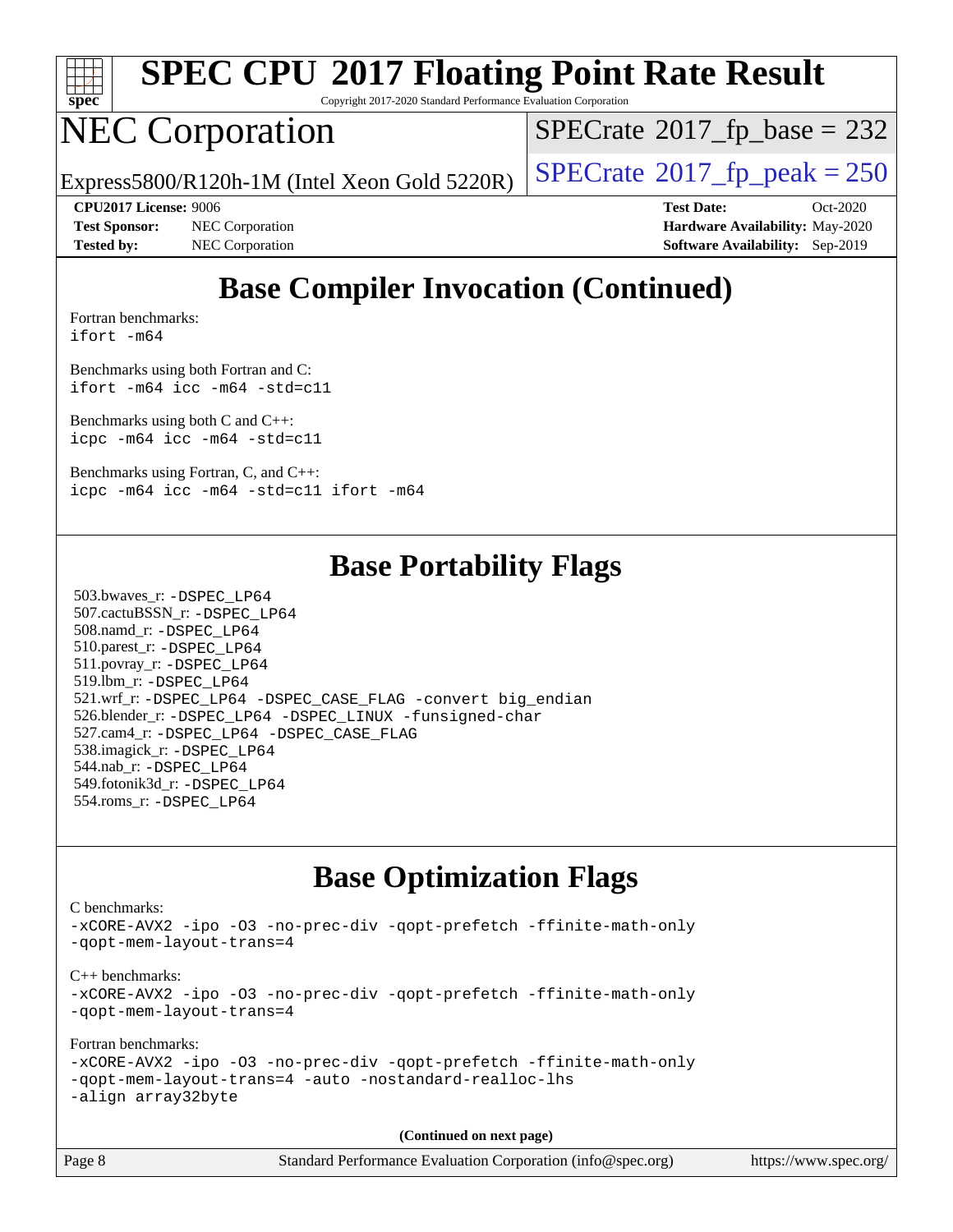

Copyright 2017-2020 Standard Performance Evaluation Corporation

# NEC Corporation

 $SPECTate$ <sup>®</sup>[2017\\_fp\\_base =](http://www.spec.org/auto/cpu2017/Docs/result-fields.html#SPECrate2017fpbase) 232

Express5800/R120h-1M (Intel Xeon Gold 5220R)  $\vert$  [SPECrate](http://www.spec.org/auto/cpu2017/Docs/result-fields.html#SPECrate2017fppeak)®[2017\\_fp\\_peak = 2](http://www.spec.org/auto/cpu2017/Docs/result-fields.html#SPECrate2017fppeak)50

**[Test Sponsor:](http://www.spec.org/auto/cpu2017/Docs/result-fields.html#TestSponsor)** NEC Corporation **[Hardware Availability:](http://www.spec.org/auto/cpu2017/Docs/result-fields.html#HardwareAvailability)** May-2020 **[Tested by:](http://www.spec.org/auto/cpu2017/Docs/result-fields.html#Testedby)** NEC Corporation **[Software Availability:](http://www.spec.org/auto/cpu2017/Docs/result-fields.html#SoftwareAvailability)** Sep-2019

**[CPU2017 License:](http://www.spec.org/auto/cpu2017/Docs/result-fields.html#CPU2017License)** 9006 **[Test Date:](http://www.spec.org/auto/cpu2017/Docs/result-fields.html#TestDate)** Oct-2020

# **[Base Optimization Flags \(Continued\)](http://www.spec.org/auto/cpu2017/Docs/result-fields.html#BaseOptimizationFlags)**

[Benchmarks using both Fortran and C](http://www.spec.org/auto/cpu2017/Docs/result-fields.html#BenchmarksusingbothFortranandC):

[-xCORE-AVX2](http://www.spec.org/cpu2017/results/res2020q4/cpu2017-20201026-24262.flags.html#user_CC_FCbase_f-xCORE-AVX2) [-ipo](http://www.spec.org/cpu2017/results/res2020q4/cpu2017-20201026-24262.flags.html#user_CC_FCbase_f-ipo) [-O3](http://www.spec.org/cpu2017/results/res2020q4/cpu2017-20201026-24262.flags.html#user_CC_FCbase_f-O3) [-no-prec-div](http://www.spec.org/cpu2017/results/res2020q4/cpu2017-20201026-24262.flags.html#user_CC_FCbase_f-no-prec-div) [-qopt-prefetch](http://www.spec.org/cpu2017/results/res2020q4/cpu2017-20201026-24262.flags.html#user_CC_FCbase_f-qopt-prefetch) [-ffinite-math-only](http://www.spec.org/cpu2017/results/res2020q4/cpu2017-20201026-24262.flags.html#user_CC_FCbase_f_finite_math_only_cb91587bd2077682c4b38af759c288ed7c732db004271a9512da14a4f8007909a5f1427ecbf1a0fb78ff2a814402c6114ac565ca162485bbcae155b5e4258871) [-qopt-mem-layout-trans=4](http://www.spec.org/cpu2017/results/res2020q4/cpu2017-20201026-24262.flags.html#user_CC_FCbase_f-qopt-mem-layout-trans_fa39e755916c150a61361b7846f310bcdf6f04e385ef281cadf3647acec3f0ae266d1a1d22d972a7087a248fd4e6ca390a3634700869573d231a252c784941a8) [-auto](http://www.spec.org/cpu2017/results/res2020q4/cpu2017-20201026-24262.flags.html#user_CC_FCbase_f-auto) [-nostandard-realloc-lhs](http://www.spec.org/cpu2017/results/res2020q4/cpu2017-20201026-24262.flags.html#user_CC_FCbase_f_2003_std_realloc_82b4557e90729c0f113870c07e44d33d6f5a304b4f63d4c15d2d0f1fab99f5daaed73bdb9275d9ae411527f28b936061aa8b9c8f2d63842963b95c9dd6426b8a) [-align array32byte](http://www.spec.org/cpu2017/results/res2020q4/cpu2017-20201026-24262.flags.html#user_CC_FCbase_align_array32byte_b982fe038af199962ba9a80c053b8342c548c85b40b8e86eb3cc33dee0d7986a4af373ac2d51c3f7cf710a18d62fdce2948f201cd044323541f22fc0fffc51b6)

[Benchmarks using both C and C++](http://www.spec.org/auto/cpu2017/Docs/result-fields.html#BenchmarksusingbothCandCXX): [-xCORE-AVX2](http://www.spec.org/cpu2017/results/res2020q4/cpu2017-20201026-24262.flags.html#user_CC_CXXbase_f-xCORE-AVX2) [-ipo](http://www.spec.org/cpu2017/results/res2020q4/cpu2017-20201026-24262.flags.html#user_CC_CXXbase_f-ipo) [-O3](http://www.spec.org/cpu2017/results/res2020q4/cpu2017-20201026-24262.flags.html#user_CC_CXXbase_f-O3) [-no-prec-div](http://www.spec.org/cpu2017/results/res2020q4/cpu2017-20201026-24262.flags.html#user_CC_CXXbase_f-no-prec-div) [-qopt-prefetch](http://www.spec.org/cpu2017/results/res2020q4/cpu2017-20201026-24262.flags.html#user_CC_CXXbase_f-qopt-prefetch) [-ffinite-math-only](http://www.spec.org/cpu2017/results/res2020q4/cpu2017-20201026-24262.flags.html#user_CC_CXXbase_f_finite_math_only_cb91587bd2077682c4b38af759c288ed7c732db004271a9512da14a4f8007909a5f1427ecbf1a0fb78ff2a814402c6114ac565ca162485bbcae155b5e4258871) [-qopt-mem-layout-trans=4](http://www.spec.org/cpu2017/results/res2020q4/cpu2017-20201026-24262.flags.html#user_CC_CXXbase_f-qopt-mem-layout-trans_fa39e755916c150a61361b7846f310bcdf6f04e385ef281cadf3647acec3f0ae266d1a1d22d972a7087a248fd4e6ca390a3634700869573d231a252c784941a8)

[Benchmarks using Fortran, C, and C++:](http://www.spec.org/auto/cpu2017/Docs/result-fields.html#BenchmarksusingFortranCandCXX) [-xCORE-AVX2](http://www.spec.org/cpu2017/results/res2020q4/cpu2017-20201026-24262.flags.html#user_CC_CXX_FCbase_f-xCORE-AVX2) [-ipo](http://www.spec.org/cpu2017/results/res2020q4/cpu2017-20201026-24262.flags.html#user_CC_CXX_FCbase_f-ipo) [-O3](http://www.spec.org/cpu2017/results/res2020q4/cpu2017-20201026-24262.flags.html#user_CC_CXX_FCbase_f-O3) [-no-prec-div](http://www.spec.org/cpu2017/results/res2020q4/cpu2017-20201026-24262.flags.html#user_CC_CXX_FCbase_f-no-prec-div) [-qopt-prefetch](http://www.spec.org/cpu2017/results/res2020q4/cpu2017-20201026-24262.flags.html#user_CC_CXX_FCbase_f-qopt-prefetch) [-ffinite-math-only](http://www.spec.org/cpu2017/results/res2020q4/cpu2017-20201026-24262.flags.html#user_CC_CXX_FCbase_f_finite_math_only_cb91587bd2077682c4b38af759c288ed7c732db004271a9512da14a4f8007909a5f1427ecbf1a0fb78ff2a814402c6114ac565ca162485bbcae155b5e4258871) [-qopt-mem-layout-trans=4](http://www.spec.org/cpu2017/results/res2020q4/cpu2017-20201026-24262.flags.html#user_CC_CXX_FCbase_f-qopt-mem-layout-trans_fa39e755916c150a61361b7846f310bcdf6f04e385ef281cadf3647acec3f0ae266d1a1d22d972a7087a248fd4e6ca390a3634700869573d231a252c784941a8) [-auto](http://www.spec.org/cpu2017/results/res2020q4/cpu2017-20201026-24262.flags.html#user_CC_CXX_FCbase_f-auto) [-nostandard-realloc-lhs](http://www.spec.org/cpu2017/results/res2020q4/cpu2017-20201026-24262.flags.html#user_CC_CXX_FCbase_f_2003_std_realloc_82b4557e90729c0f113870c07e44d33d6f5a304b4f63d4c15d2d0f1fab99f5daaed73bdb9275d9ae411527f28b936061aa8b9c8f2d63842963b95c9dd6426b8a) [-align array32byte](http://www.spec.org/cpu2017/results/res2020q4/cpu2017-20201026-24262.flags.html#user_CC_CXX_FCbase_align_array32byte_b982fe038af199962ba9a80c053b8342c548c85b40b8e86eb3cc33dee0d7986a4af373ac2d51c3f7cf710a18d62fdce2948f201cd044323541f22fc0fffc51b6)

## **[Peak Compiler Invocation](http://www.spec.org/auto/cpu2017/Docs/result-fields.html#PeakCompilerInvocation)**

[C benchmarks](http://www.spec.org/auto/cpu2017/Docs/result-fields.html#Cbenchmarks): [icc -m64 -std=c11](http://www.spec.org/cpu2017/results/res2020q4/cpu2017-20201026-24262.flags.html#user_CCpeak_intel_icc_64bit_c11_33ee0cdaae7deeeab2a9725423ba97205ce30f63b9926c2519791662299b76a0318f32ddfffdc46587804de3178b4f9328c46fa7c2b0cd779d7a61945c91cd35)

[C++ benchmarks:](http://www.spec.org/auto/cpu2017/Docs/result-fields.html#CXXbenchmarks) [icpc -m64](http://www.spec.org/cpu2017/results/res2020q4/cpu2017-20201026-24262.flags.html#user_CXXpeak_intel_icpc_64bit_4ecb2543ae3f1412ef961e0650ca070fec7b7afdcd6ed48761b84423119d1bf6bdf5cad15b44d48e7256388bc77273b966e5eb805aefd121eb22e9299b2ec9d9)

[Fortran benchmarks](http://www.spec.org/auto/cpu2017/Docs/result-fields.html#Fortranbenchmarks): [ifort -m64](http://www.spec.org/cpu2017/results/res2020q4/cpu2017-20201026-24262.flags.html#user_FCpeak_intel_ifort_64bit_24f2bb282fbaeffd6157abe4f878425411749daecae9a33200eee2bee2fe76f3b89351d69a8130dd5949958ce389cf37ff59a95e7a40d588e8d3a57e0c3fd751)

[Benchmarks using both Fortran and C](http://www.spec.org/auto/cpu2017/Docs/result-fields.html#BenchmarksusingbothFortranandC): [ifort -m64](http://www.spec.org/cpu2017/results/res2020q4/cpu2017-20201026-24262.flags.html#user_CC_FCpeak_intel_ifort_64bit_24f2bb282fbaeffd6157abe4f878425411749daecae9a33200eee2bee2fe76f3b89351d69a8130dd5949958ce389cf37ff59a95e7a40d588e8d3a57e0c3fd751) [icc -m64 -std=c11](http://www.spec.org/cpu2017/results/res2020q4/cpu2017-20201026-24262.flags.html#user_CC_FCpeak_intel_icc_64bit_c11_33ee0cdaae7deeeab2a9725423ba97205ce30f63b9926c2519791662299b76a0318f32ddfffdc46587804de3178b4f9328c46fa7c2b0cd779d7a61945c91cd35)

[Benchmarks using both C and C++](http://www.spec.org/auto/cpu2017/Docs/result-fields.html#BenchmarksusingbothCandCXX): [icpc -m64](http://www.spec.org/cpu2017/results/res2020q4/cpu2017-20201026-24262.flags.html#user_CC_CXXpeak_intel_icpc_64bit_4ecb2543ae3f1412ef961e0650ca070fec7b7afdcd6ed48761b84423119d1bf6bdf5cad15b44d48e7256388bc77273b966e5eb805aefd121eb22e9299b2ec9d9) [icc -m64 -std=c11](http://www.spec.org/cpu2017/results/res2020q4/cpu2017-20201026-24262.flags.html#user_CC_CXXpeak_intel_icc_64bit_c11_33ee0cdaae7deeeab2a9725423ba97205ce30f63b9926c2519791662299b76a0318f32ddfffdc46587804de3178b4f9328c46fa7c2b0cd779d7a61945c91cd35)

[Benchmarks using Fortran, C, and C++:](http://www.spec.org/auto/cpu2017/Docs/result-fields.html#BenchmarksusingFortranCandCXX) [icpc -m64](http://www.spec.org/cpu2017/results/res2020q4/cpu2017-20201026-24262.flags.html#user_CC_CXX_FCpeak_intel_icpc_64bit_4ecb2543ae3f1412ef961e0650ca070fec7b7afdcd6ed48761b84423119d1bf6bdf5cad15b44d48e7256388bc77273b966e5eb805aefd121eb22e9299b2ec9d9) [icc -m64 -std=c11](http://www.spec.org/cpu2017/results/res2020q4/cpu2017-20201026-24262.flags.html#user_CC_CXX_FCpeak_intel_icc_64bit_c11_33ee0cdaae7deeeab2a9725423ba97205ce30f63b9926c2519791662299b76a0318f32ddfffdc46587804de3178b4f9328c46fa7c2b0cd779d7a61945c91cd35) [ifort -m64](http://www.spec.org/cpu2017/results/res2020q4/cpu2017-20201026-24262.flags.html#user_CC_CXX_FCpeak_intel_ifort_64bit_24f2bb282fbaeffd6157abe4f878425411749daecae9a33200eee2bee2fe76f3b89351d69a8130dd5949958ce389cf37ff59a95e7a40d588e8d3a57e0c3fd751)

## **[Peak Portability Flags](http://www.spec.org/auto/cpu2017/Docs/result-fields.html#PeakPortabilityFlags)**

Same as Base Portability Flags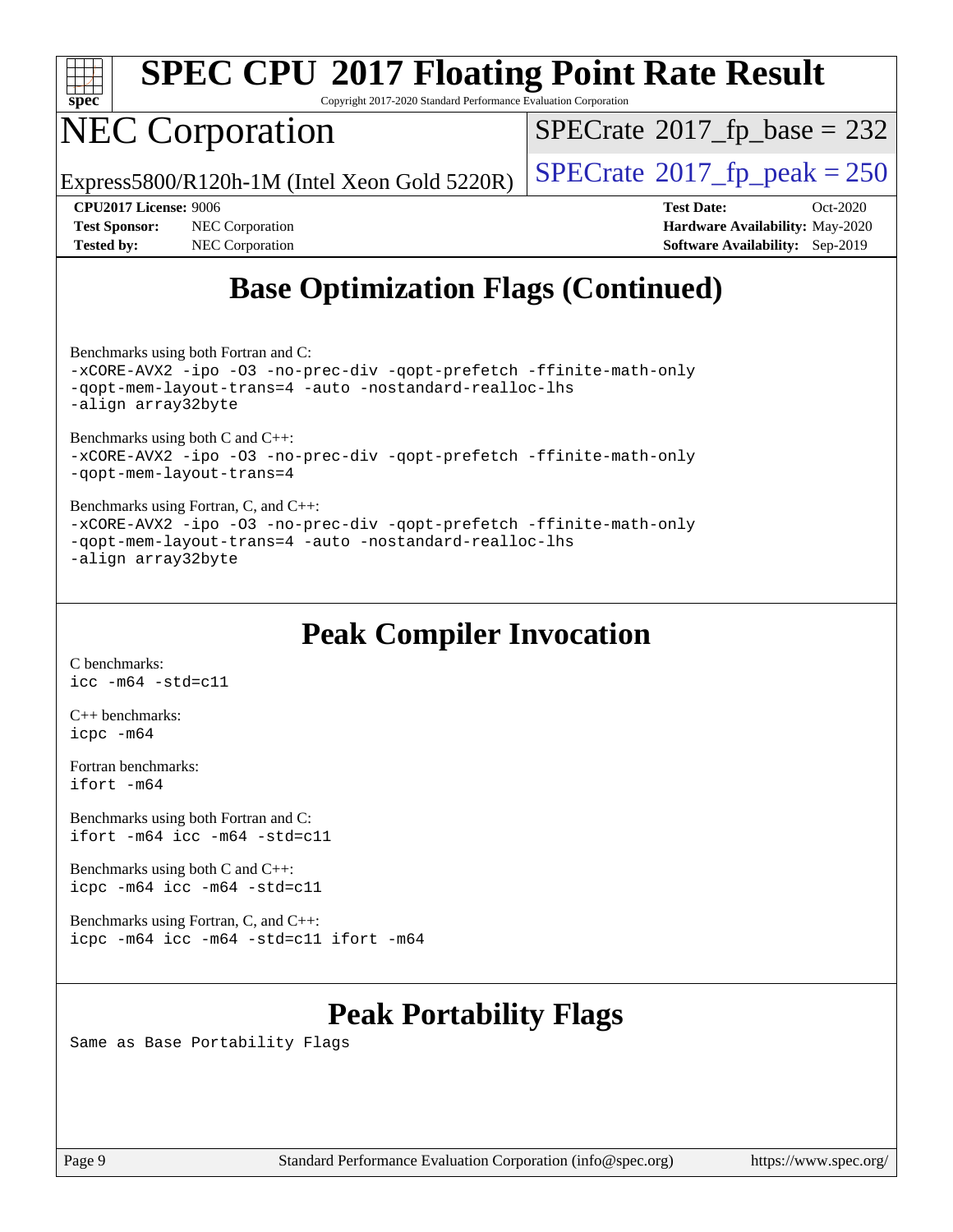

Copyright 2017-2020 Standard Performance Evaluation Corporation

# NEC Corporation

 $SPECTate$ <sup>®</sup>[2017\\_fp\\_base =](http://www.spec.org/auto/cpu2017/Docs/result-fields.html#SPECrate2017fpbase) 232

Express5800/R120h-1M (Intel Xeon Gold 5220R)  $\vert$  [SPECrate](http://www.spec.org/auto/cpu2017/Docs/result-fields.html#SPECrate2017fppeak)®[2017\\_fp\\_peak = 2](http://www.spec.org/auto/cpu2017/Docs/result-fields.html#SPECrate2017fppeak)50

**[Test Sponsor:](http://www.spec.org/auto/cpu2017/Docs/result-fields.html#TestSponsor)** NEC Corporation **[Hardware Availability:](http://www.spec.org/auto/cpu2017/Docs/result-fields.html#HardwareAvailability)** May-2020 **[Tested by:](http://www.spec.org/auto/cpu2017/Docs/result-fields.html#Testedby)** NEC Corporation **[Software Availability:](http://www.spec.org/auto/cpu2017/Docs/result-fields.html#SoftwareAvailability)** Sep-2019

**[CPU2017 License:](http://www.spec.org/auto/cpu2017/Docs/result-fields.html#CPU2017License)** 9006 **[Test Date:](http://www.spec.org/auto/cpu2017/Docs/result-fields.html#TestDate)** Oct-2020

# **[Peak Optimization Flags](http://www.spec.org/auto/cpu2017/Docs/result-fields.html#PeakOptimizationFlags)**

```
C benchmarks:
```
 519.lbm\_r: [-prof-gen](http://www.spec.org/cpu2017/results/res2020q4/cpu2017-20201026-24262.flags.html#user_peakPASS1_CFLAGSPASS1_LDFLAGS519_lbm_r_prof_gen_5aa4926d6013ddb2a31985c654b3eb18169fc0c6952a63635c234f711e6e63dd76e94ad52365559451ec499a2cdb89e4dc58ba4c67ef54ca681ffbe1461d6b36)(pass 1) [-prof-use](http://www.spec.org/cpu2017/results/res2020q4/cpu2017-20201026-24262.flags.html#user_peakPASS2_CFLAGSPASS2_LDFLAGS519_lbm_r_prof_use_1a21ceae95f36a2b53c25747139a6c16ca95bd9def2a207b4f0849963b97e94f5260e30a0c64f4bb623698870e679ca08317ef8150905d41bd88c6f78df73f19)(pass 2) [-ipo](http://www.spec.org/cpu2017/results/res2020q4/cpu2017-20201026-24262.flags.html#user_peakPASS1_COPTIMIZEPASS2_COPTIMIZE519_lbm_r_f-ipo) [-xCORE-AVX2](http://www.spec.org/cpu2017/results/res2020q4/cpu2017-20201026-24262.flags.html#user_peakPASS2_COPTIMIZE519_lbm_r_f-xCORE-AVX2) [-O3](http://www.spec.org/cpu2017/results/res2020q4/cpu2017-20201026-24262.flags.html#user_peakPASS1_COPTIMIZEPASS2_COPTIMIZE519_lbm_r_f-O3) [-no-prec-div](http://www.spec.org/cpu2017/results/res2020q4/cpu2017-20201026-24262.flags.html#user_peakPASS1_COPTIMIZEPASS2_COPTIMIZE519_lbm_r_f-no-prec-div) [-qopt-prefetch](http://www.spec.org/cpu2017/results/res2020q4/cpu2017-20201026-24262.flags.html#user_peakPASS1_COPTIMIZEPASS2_COPTIMIZE519_lbm_r_f-qopt-prefetch) [-ffinite-math-only](http://www.spec.org/cpu2017/results/res2020q4/cpu2017-20201026-24262.flags.html#user_peakPASS1_COPTIMIZEPASS2_COPTIMIZE519_lbm_r_f_finite_math_only_cb91587bd2077682c4b38af759c288ed7c732db004271a9512da14a4f8007909a5f1427ecbf1a0fb78ff2a814402c6114ac565ca162485bbcae155b5e4258871) [-qopt-mem-layout-trans=4](http://www.spec.org/cpu2017/results/res2020q4/cpu2017-20201026-24262.flags.html#user_peakPASS1_COPTIMIZEPASS2_COPTIMIZE519_lbm_r_f-qopt-mem-layout-trans_fa39e755916c150a61361b7846f310bcdf6f04e385ef281cadf3647acec3f0ae266d1a1d22d972a7087a248fd4e6ca390a3634700869573d231a252c784941a8) 538.imagick\_r: [-xCORE-AVX2](http://www.spec.org/cpu2017/results/res2020q4/cpu2017-20201026-24262.flags.html#user_peakCOPTIMIZE538_imagick_r_f-xCORE-AVX2) [-ipo](http://www.spec.org/cpu2017/results/res2020q4/cpu2017-20201026-24262.flags.html#user_peakCOPTIMIZE538_imagick_r_f-ipo) [-O3](http://www.spec.org/cpu2017/results/res2020q4/cpu2017-20201026-24262.flags.html#user_peakCOPTIMIZE538_imagick_r_f-O3) [-no-prec-div](http://www.spec.org/cpu2017/results/res2020q4/cpu2017-20201026-24262.flags.html#user_peakCOPTIMIZE538_imagick_r_f-no-prec-div) [-qopt-prefetch](http://www.spec.org/cpu2017/results/res2020q4/cpu2017-20201026-24262.flags.html#user_peakCOPTIMIZE538_imagick_r_f-qopt-prefetch) [-ffinite-math-only](http://www.spec.org/cpu2017/results/res2020q4/cpu2017-20201026-24262.flags.html#user_peakCOPTIMIZE538_imagick_r_f_finite_math_only_cb91587bd2077682c4b38af759c288ed7c732db004271a9512da14a4f8007909a5f1427ecbf1a0fb78ff2a814402c6114ac565ca162485bbcae155b5e4258871) [-qopt-mem-layout-trans=4](http://www.spec.org/cpu2017/results/res2020q4/cpu2017-20201026-24262.flags.html#user_peakCOPTIMIZE538_imagick_r_f-qopt-mem-layout-trans_fa39e755916c150a61361b7846f310bcdf6f04e385ef281cadf3647acec3f0ae266d1a1d22d972a7087a248fd4e6ca390a3634700869573d231a252c784941a8)  $544$ .nab\_r: basepeak = yes [C++ benchmarks:](http://www.spec.org/auto/cpu2017/Docs/result-fields.html#CXXbenchmarks) 508.namd\_r: [-prof-gen](http://www.spec.org/cpu2017/results/res2020q4/cpu2017-20201026-24262.flags.html#user_peakPASS1_CXXFLAGSPASS1_LDFLAGS508_namd_r_prof_gen_5aa4926d6013ddb2a31985c654b3eb18169fc0c6952a63635c234f711e6e63dd76e94ad52365559451ec499a2cdb89e4dc58ba4c67ef54ca681ffbe1461d6b36)(pass 1) [-prof-use](http://www.spec.org/cpu2017/results/res2020q4/cpu2017-20201026-24262.flags.html#user_peakPASS2_CXXFLAGSPASS2_LDFLAGS508_namd_r_prof_use_1a21ceae95f36a2b53c25747139a6c16ca95bd9def2a207b4f0849963b97e94f5260e30a0c64f4bb623698870e679ca08317ef8150905d41bd88c6f78df73f19)(pass 2) [-ipo](http://www.spec.org/cpu2017/results/res2020q4/cpu2017-20201026-24262.flags.html#user_peakPASS1_CXXOPTIMIZEPASS2_CXXOPTIMIZE508_namd_r_f-ipo) [-xCORE-AVX2](http://www.spec.org/cpu2017/results/res2020q4/cpu2017-20201026-24262.flags.html#user_peakPASS2_CXXOPTIMIZE508_namd_r_f-xCORE-AVX2) [-O3](http://www.spec.org/cpu2017/results/res2020q4/cpu2017-20201026-24262.flags.html#user_peakPASS1_CXXOPTIMIZEPASS2_CXXOPTIMIZE508_namd_r_f-O3) [-no-prec-div](http://www.spec.org/cpu2017/results/res2020q4/cpu2017-20201026-24262.flags.html#user_peakPASS1_CXXOPTIMIZEPASS2_CXXOPTIMIZE508_namd_r_f-no-prec-div) [-qopt-prefetch](http://www.spec.org/cpu2017/results/res2020q4/cpu2017-20201026-24262.flags.html#user_peakPASS1_CXXOPTIMIZEPASS2_CXXOPTIMIZE508_namd_r_f-qopt-prefetch) [-ffinite-math-only](http://www.spec.org/cpu2017/results/res2020q4/cpu2017-20201026-24262.flags.html#user_peakPASS1_CXXOPTIMIZEPASS2_CXXOPTIMIZE508_namd_r_f_finite_math_only_cb91587bd2077682c4b38af759c288ed7c732db004271a9512da14a4f8007909a5f1427ecbf1a0fb78ff2a814402c6114ac565ca162485bbcae155b5e4258871) [-qopt-mem-layout-trans=4](http://www.spec.org/cpu2017/results/res2020q4/cpu2017-20201026-24262.flags.html#user_peakPASS1_CXXOPTIMIZEPASS2_CXXOPTIMIZE508_namd_r_f-qopt-mem-layout-trans_fa39e755916c150a61361b7846f310bcdf6f04e385ef281cadf3647acec3f0ae266d1a1d22d972a7087a248fd4e6ca390a3634700869573d231a252c784941a8) 510.parest\_r: [-xCORE-AVX2](http://www.spec.org/cpu2017/results/res2020q4/cpu2017-20201026-24262.flags.html#user_peakCXXOPTIMIZE510_parest_r_f-xCORE-AVX2) [-ipo](http://www.spec.org/cpu2017/results/res2020q4/cpu2017-20201026-24262.flags.html#user_peakCXXOPTIMIZE510_parest_r_f-ipo) [-O3](http://www.spec.org/cpu2017/results/res2020q4/cpu2017-20201026-24262.flags.html#user_peakCXXOPTIMIZE510_parest_r_f-O3) [-no-prec-div](http://www.spec.org/cpu2017/results/res2020q4/cpu2017-20201026-24262.flags.html#user_peakCXXOPTIMIZE510_parest_r_f-no-prec-div) [-qopt-prefetch](http://www.spec.org/cpu2017/results/res2020q4/cpu2017-20201026-24262.flags.html#user_peakCXXOPTIMIZE510_parest_r_f-qopt-prefetch) [-ffinite-math-only](http://www.spec.org/cpu2017/results/res2020q4/cpu2017-20201026-24262.flags.html#user_peakCXXOPTIMIZE510_parest_r_f_finite_math_only_cb91587bd2077682c4b38af759c288ed7c732db004271a9512da14a4f8007909a5f1427ecbf1a0fb78ff2a814402c6114ac565ca162485bbcae155b5e4258871) [-qopt-mem-layout-trans=4](http://www.spec.org/cpu2017/results/res2020q4/cpu2017-20201026-24262.flags.html#user_peakCXXOPTIMIZE510_parest_r_f-qopt-mem-layout-trans_fa39e755916c150a61361b7846f310bcdf6f04e385ef281cadf3647acec3f0ae266d1a1d22d972a7087a248fd4e6ca390a3634700869573d231a252c784941a8) [Fortran benchmarks](http://www.spec.org/auto/cpu2017/Docs/result-fields.html#Fortranbenchmarks): 503.bwaves\_r: [-xCORE-AVX2](http://www.spec.org/cpu2017/results/res2020q4/cpu2017-20201026-24262.flags.html#user_peakFOPTIMIZE503_bwaves_r_f-xCORE-AVX2) [-ipo](http://www.spec.org/cpu2017/results/res2020q4/cpu2017-20201026-24262.flags.html#user_peakFOPTIMIZE503_bwaves_r_f-ipo) [-O3](http://www.spec.org/cpu2017/results/res2020q4/cpu2017-20201026-24262.flags.html#user_peakFOPTIMIZE503_bwaves_r_f-O3) [-no-prec-div](http://www.spec.org/cpu2017/results/res2020q4/cpu2017-20201026-24262.flags.html#user_peakFOPTIMIZE503_bwaves_r_f-no-prec-div) [-qopt-prefetch](http://www.spec.org/cpu2017/results/res2020q4/cpu2017-20201026-24262.flags.html#user_peakFOPTIMIZE503_bwaves_r_f-qopt-prefetch) [-ffinite-math-only](http://www.spec.org/cpu2017/results/res2020q4/cpu2017-20201026-24262.flags.html#user_peakFOPTIMIZE503_bwaves_r_f_finite_math_only_cb91587bd2077682c4b38af759c288ed7c732db004271a9512da14a4f8007909a5f1427ecbf1a0fb78ff2a814402c6114ac565ca162485bbcae155b5e4258871) [-qopt-mem-layout-trans=4](http://www.spec.org/cpu2017/results/res2020q4/cpu2017-20201026-24262.flags.html#user_peakFOPTIMIZE503_bwaves_r_f-qopt-mem-layout-trans_fa39e755916c150a61361b7846f310bcdf6f04e385ef281cadf3647acec3f0ae266d1a1d22d972a7087a248fd4e6ca390a3634700869573d231a252c784941a8) [-auto](http://www.spec.org/cpu2017/results/res2020q4/cpu2017-20201026-24262.flags.html#user_peakFOPTIMIZE503_bwaves_r_f-auto) [-nostandard-realloc-lhs](http://www.spec.org/cpu2017/results/res2020q4/cpu2017-20201026-24262.flags.html#user_peakEXTRA_FOPTIMIZE503_bwaves_r_f_2003_std_realloc_82b4557e90729c0f113870c07e44d33d6f5a304b4f63d4c15d2d0f1fab99f5daaed73bdb9275d9ae411527f28b936061aa8b9c8f2d63842963b95c9dd6426b8a) [-align array32byte](http://www.spec.org/cpu2017/results/res2020q4/cpu2017-20201026-24262.flags.html#user_peakEXTRA_FOPTIMIZE503_bwaves_r_align_array32byte_b982fe038af199962ba9a80c053b8342c548c85b40b8e86eb3cc33dee0d7986a4af373ac2d51c3f7cf710a18d62fdce2948f201cd044323541f22fc0fffc51b6) 549.fotonik3d\_r: Same as 503.bwaves\_r 554.roms\_r: [-prof-gen](http://www.spec.org/cpu2017/results/res2020q4/cpu2017-20201026-24262.flags.html#user_peakPASS1_FFLAGSPASS1_LDFLAGS554_roms_r_prof_gen_5aa4926d6013ddb2a31985c654b3eb18169fc0c6952a63635c234f711e6e63dd76e94ad52365559451ec499a2cdb89e4dc58ba4c67ef54ca681ffbe1461d6b36)(pass 1) [-prof-use](http://www.spec.org/cpu2017/results/res2020q4/cpu2017-20201026-24262.flags.html#user_peakPASS2_FFLAGSPASS2_LDFLAGS554_roms_r_prof_use_1a21ceae95f36a2b53c25747139a6c16ca95bd9def2a207b4f0849963b97e94f5260e30a0c64f4bb623698870e679ca08317ef8150905d41bd88c6f78df73f19)(pass 2) [-ipo](http://www.spec.org/cpu2017/results/res2020q4/cpu2017-20201026-24262.flags.html#user_peakPASS1_FOPTIMIZEPASS2_FOPTIMIZE554_roms_r_f-ipo) [-xCORE-AVX2](http://www.spec.org/cpu2017/results/res2020q4/cpu2017-20201026-24262.flags.html#user_peakPASS2_FOPTIMIZE554_roms_r_f-xCORE-AVX2) [-O3](http://www.spec.org/cpu2017/results/res2020q4/cpu2017-20201026-24262.flags.html#user_peakPASS1_FOPTIMIZEPASS2_FOPTIMIZE554_roms_r_f-O3) [-no-prec-div](http://www.spec.org/cpu2017/results/res2020q4/cpu2017-20201026-24262.flags.html#user_peakPASS1_FOPTIMIZEPASS2_FOPTIMIZE554_roms_r_f-no-prec-div) [-qopt-prefetch](http://www.spec.org/cpu2017/results/res2020q4/cpu2017-20201026-24262.flags.html#user_peakPASS1_FOPTIMIZEPASS2_FOPTIMIZE554_roms_r_f-qopt-prefetch) [-ffinite-math-only](http://www.spec.org/cpu2017/results/res2020q4/cpu2017-20201026-24262.flags.html#user_peakPASS1_FOPTIMIZEPASS2_FOPTIMIZE554_roms_r_f_finite_math_only_cb91587bd2077682c4b38af759c288ed7c732db004271a9512da14a4f8007909a5f1427ecbf1a0fb78ff2a814402c6114ac565ca162485bbcae155b5e4258871) [-qopt-mem-layout-trans=4](http://www.spec.org/cpu2017/results/res2020q4/cpu2017-20201026-24262.flags.html#user_peakPASS1_FOPTIMIZEPASS2_FOPTIMIZE554_roms_r_f-qopt-mem-layout-trans_fa39e755916c150a61361b7846f310bcdf6f04e385ef281cadf3647acec3f0ae266d1a1d22d972a7087a248fd4e6ca390a3634700869573d231a252c784941a8) [-auto](http://www.spec.org/cpu2017/results/res2020q4/cpu2017-20201026-24262.flags.html#user_peakPASS2_FOPTIMIZE554_roms_r_f-auto) [-nostandard-realloc-lhs](http://www.spec.org/cpu2017/results/res2020q4/cpu2017-20201026-24262.flags.html#user_peakEXTRA_FOPTIMIZE554_roms_r_f_2003_std_realloc_82b4557e90729c0f113870c07e44d33d6f5a304b4f63d4c15d2d0f1fab99f5daaed73bdb9275d9ae411527f28b936061aa8b9c8f2d63842963b95c9dd6426b8a) [-align array32byte](http://www.spec.org/cpu2017/results/res2020q4/cpu2017-20201026-24262.flags.html#user_peakEXTRA_FOPTIMIZE554_roms_r_align_array32byte_b982fe038af199962ba9a80c053b8342c548c85b40b8e86eb3cc33dee0d7986a4af373ac2d51c3f7cf710a18d62fdce2948f201cd044323541f22fc0fffc51b6) [Benchmarks using both Fortran and C](http://www.spec.org/auto/cpu2017/Docs/result-fields.html#BenchmarksusingbothFortranandC): [-prof-gen](http://www.spec.org/cpu2017/results/res2020q4/cpu2017-20201026-24262.flags.html#user_CC_FCpeak_prof_gen_5aa4926d6013ddb2a31985c654b3eb18169fc0c6952a63635c234f711e6e63dd76e94ad52365559451ec499a2cdb89e4dc58ba4c67ef54ca681ffbe1461d6b36)(pass 1) [-prof-use](http://www.spec.org/cpu2017/results/res2020q4/cpu2017-20201026-24262.flags.html#user_CC_FCpeak_prof_use_1a21ceae95f36a2b53c25747139a6c16ca95bd9def2a207b4f0849963b97e94f5260e30a0c64f4bb623698870e679ca08317ef8150905d41bd88c6f78df73f19)(pass 2) [-ipo](http://www.spec.org/cpu2017/results/res2020q4/cpu2017-20201026-24262.flags.html#user_CC_FCpeak_f-ipo) [-xCORE-AVX2](http://www.spec.org/cpu2017/results/res2020q4/cpu2017-20201026-24262.flags.html#user_CC_FCpeak_f-xCORE-AVX2) [-O3](http://www.spec.org/cpu2017/results/res2020q4/cpu2017-20201026-24262.flags.html#user_CC_FCpeak_f-O3) [-no-prec-div](http://www.spec.org/cpu2017/results/res2020q4/cpu2017-20201026-24262.flags.html#user_CC_FCpeak_f-no-prec-div) [-qopt-prefetch](http://www.spec.org/cpu2017/results/res2020q4/cpu2017-20201026-24262.flags.html#user_CC_FCpeak_f-qopt-prefetch) [-ffinite-math-only](http://www.spec.org/cpu2017/results/res2020q4/cpu2017-20201026-24262.flags.html#user_CC_FCpeak_f_finite_math_only_cb91587bd2077682c4b38af759c288ed7c732db004271a9512da14a4f8007909a5f1427ecbf1a0fb78ff2a814402c6114ac565ca162485bbcae155b5e4258871) [-qopt-mem-layout-trans=4](http://www.spec.org/cpu2017/results/res2020q4/cpu2017-20201026-24262.flags.html#user_CC_FCpeak_f-qopt-mem-layout-trans_fa39e755916c150a61361b7846f310bcdf6f04e385ef281cadf3647acec3f0ae266d1a1d22d972a7087a248fd4e6ca390a3634700869573d231a252c784941a8) [-auto](http://www.spec.org/cpu2017/results/res2020q4/cpu2017-20201026-24262.flags.html#user_CC_FCpeak_f-auto) [-nostandard-realloc-lhs](http://www.spec.org/cpu2017/results/res2020q4/cpu2017-20201026-24262.flags.html#user_CC_FCpeak_f_2003_std_realloc_82b4557e90729c0f113870c07e44d33d6f5a304b4f63d4c15d2d0f1fab99f5daaed73bdb9275d9ae411527f28b936061aa8b9c8f2d63842963b95c9dd6426b8a) [-align array32byte](http://www.spec.org/cpu2017/results/res2020q4/cpu2017-20201026-24262.flags.html#user_CC_FCpeak_align_array32byte_b982fe038af199962ba9a80c053b8342c548c85b40b8e86eb3cc33dee0d7986a4af373ac2d51c3f7cf710a18d62fdce2948f201cd044323541f22fc0fffc51b6) [Benchmarks using both C and C++:](http://www.spec.org/auto/cpu2017/Docs/result-fields.html#BenchmarksusingbothCandCXX) 511.povray\_r: [-prof-gen](http://www.spec.org/cpu2017/results/res2020q4/cpu2017-20201026-24262.flags.html#user_peakPASS1_CFLAGSPASS1_CXXFLAGSPASS1_LDFLAGS511_povray_r_prof_gen_5aa4926d6013ddb2a31985c654b3eb18169fc0c6952a63635c234f711e6e63dd76e94ad52365559451ec499a2cdb89e4dc58ba4c67ef54ca681ffbe1461d6b36)(pass 1) [-prof-use](http://www.spec.org/cpu2017/results/res2020q4/cpu2017-20201026-24262.flags.html#user_peakPASS2_CFLAGSPASS2_CXXFLAGSPASS2_LDFLAGS511_povray_r_prof_use_1a21ceae95f36a2b53c25747139a6c16ca95bd9def2a207b4f0849963b97e94f5260e30a0c64f4bb623698870e679ca08317ef8150905d41bd88c6f78df73f19)(pass 2) [-ipo](http://www.spec.org/cpu2017/results/res2020q4/cpu2017-20201026-24262.flags.html#user_peakPASS1_COPTIMIZEPASS1_CXXOPTIMIZEPASS2_COPTIMIZEPASS2_CXXOPTIMIZE511_povray_r_f-ipo) [-xCORE-AVX2](http://www.spec.org/cpu2017/results/res2020q4/cpu2017-20201026-24262.flags.html#user_peakPASS2_COPTIMIZEPASS2_CXXOPTIMIZE511_povray_r_f-xCORE-AVX2) [-O3](http://www.spec.org/cpu2017/results/res2020q4/cpu2017-20201026-24262.flags.html#user_peakPASS1_COPTIMIZEPASS1_CXXOPTIMIZEPASS2_COPTIMIZEPASS2_CXXOPTIMIZE511_povray_r_f-O3) [-no-prec-div](http://www.spec.org/cpu2017/results/res2020q4/cpu2017-20201026-24262.flags.html#user_peakPASS1_COPTIMIZEPASS1_CXXOPTIMIZEPASS2_COPTIMIZEPASS2_CXXOPTIMIZE511_povray_r_f-no-prec-div) [-qopt-prefetch](http://www.spec.org/cpu2017/results/res2020q4/cpu2017-20201026-24262.flags.html#user_peakPASS1_COPTIMIZEPASS1_CXXOPTIMIZEPASS2_COPTIMIZEPASS2_CXXOPTIMIZE511_povray_r_f-qopt-prefetch) [-ffinite-math-only](http://www.spec.org/cpu2017/results/res2020q4/cpu2017-20201026-24262.flags.html#user_peakPASS1_COPTIMIZEPASS1_CXXOPTIMIZEPASS2_COPTIMIZEPASS2_CXXOPTIMIZE511_povray_r_f_finite_math_only_cb91587bd2077682c4b38af759c288ed7c732db004271a9512da14a4f8007909a5f1427ecbf1a0fb78ff2a814402c6114ac565ca162485bbcae155b5e4258871) [-qopt-mem-layout-trans=4](http://www.spec.org/cpu2017/results/res2020q4/cpu2017-20201026-24262.flags.html#user_peakPASS1_COPTIMIZEPASS1_CXXOPTIMIZEPASS2_COPTIMIZEPASS2_CXXOPTIMIZE511_povray_r_f-qopt-mem-layout-trans_fa39e755916c150a61361b7846f310bcdf6f04e385ef281cadf3647acec3f0ae266d1a1d22d972a7087a248fd4e6ca390a3634700869573d231a252c784941a8)

**(Continued on next page)**